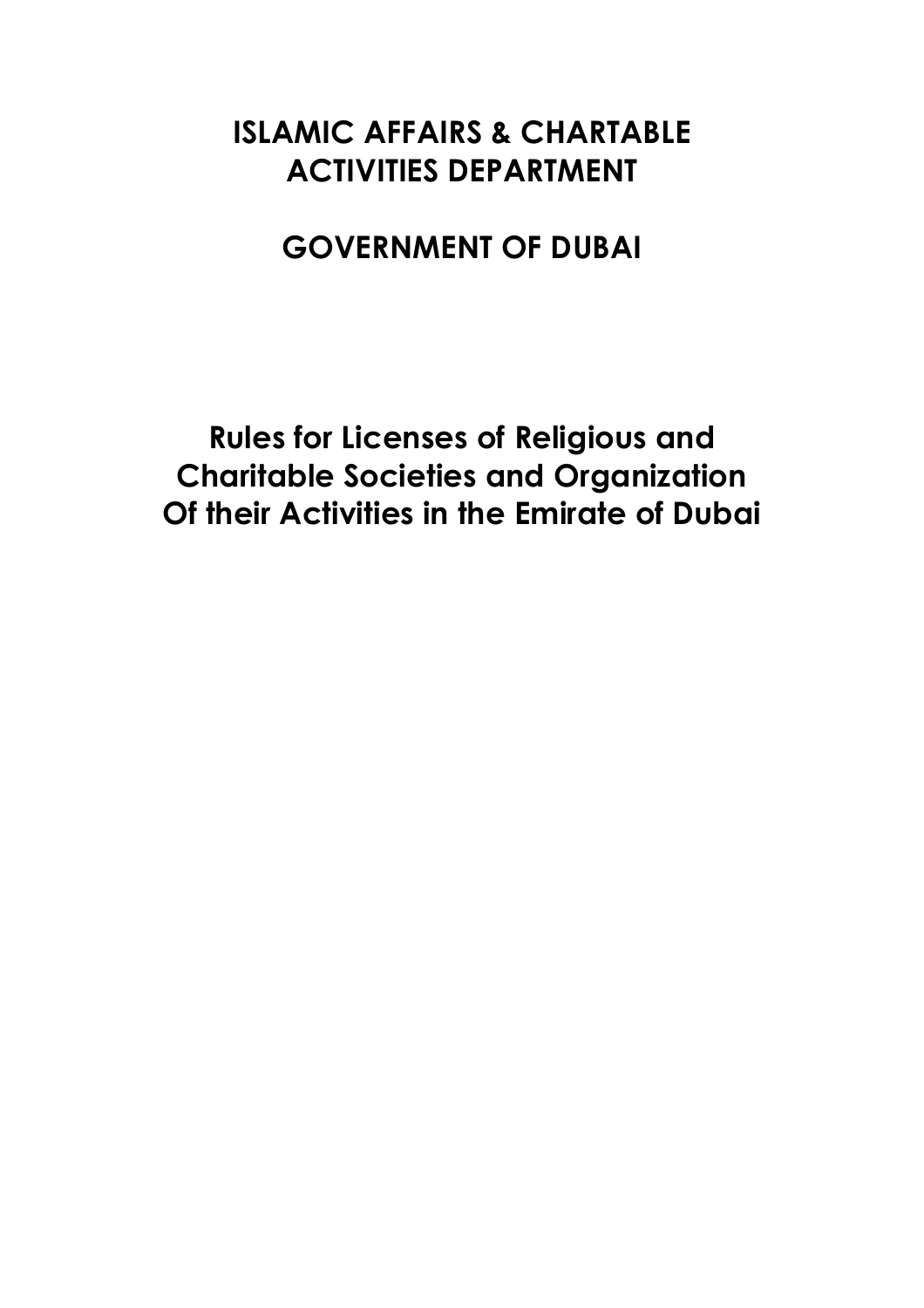# **IN THE NAME OF ALLAH, THE MOST GRACIOUS, MOST MERCIFUL**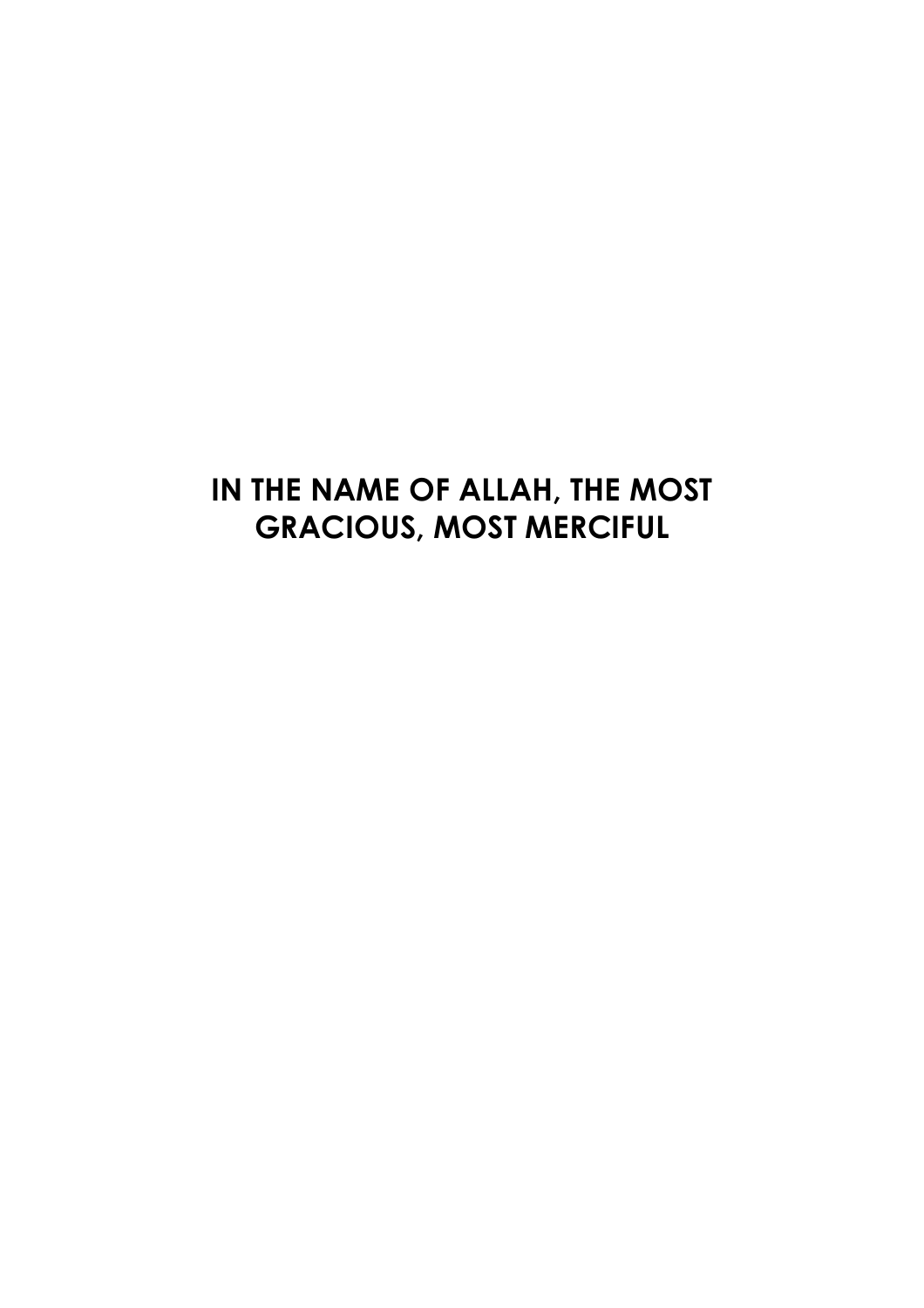#### **Resolution Number (١٢) for the year ٢٠٠٦ Rules for Licenses of Religious and Charitable Societies and Organization Of their Activities in the Emirate of Dubai**

#### **Chapter one**

After reviewing Law #  $(1)$  for the year  $1 \cdots$  regarding the formation of the Department of Islamic Affairs & Charitable Activities Department.

And Decree  $#$  ( $\check{\ }$ ) for the year  $\check{\ }$ . regarding the appointment of a general manager for Islamic Affairs & Charitable Activities Department in Dubai.

And after reviewing Federal Law  $\#$  (1) for the year  $19\%$  for the public benefit societies and its amendments.

#### **It is decided to issue the following rules:**

#### **Article (١) :**

These rules are called (**Rules for Licenses of Religious and Charitable Societies and Organization of their Activities in the Emirate of Dubai)** and **their** provisions shall be applicable on all the religious and charitable societies.

#### **Definitions**

**Article (٢):** 

**In application of the provisions of these rules the following shall mean:** 

| <b>The Country</b>     |                | United Arab Emirates.                |
|------------------------|----------------|--------------------------------------|
| <b>The Emirate</b>     |                | Emirate of Dubai.                    |
| <b>The Ministry</b>    |                | Ministry of Labor and Social Affairs |
| <b>The Department:</b> | $\mathbb{R}^n$ | Islamic Affairs & Chartable          |
|                        |                | <b>Activities Department</b>         |
| The manager            |                | General Manager of the               |
|                        |                | Department                           |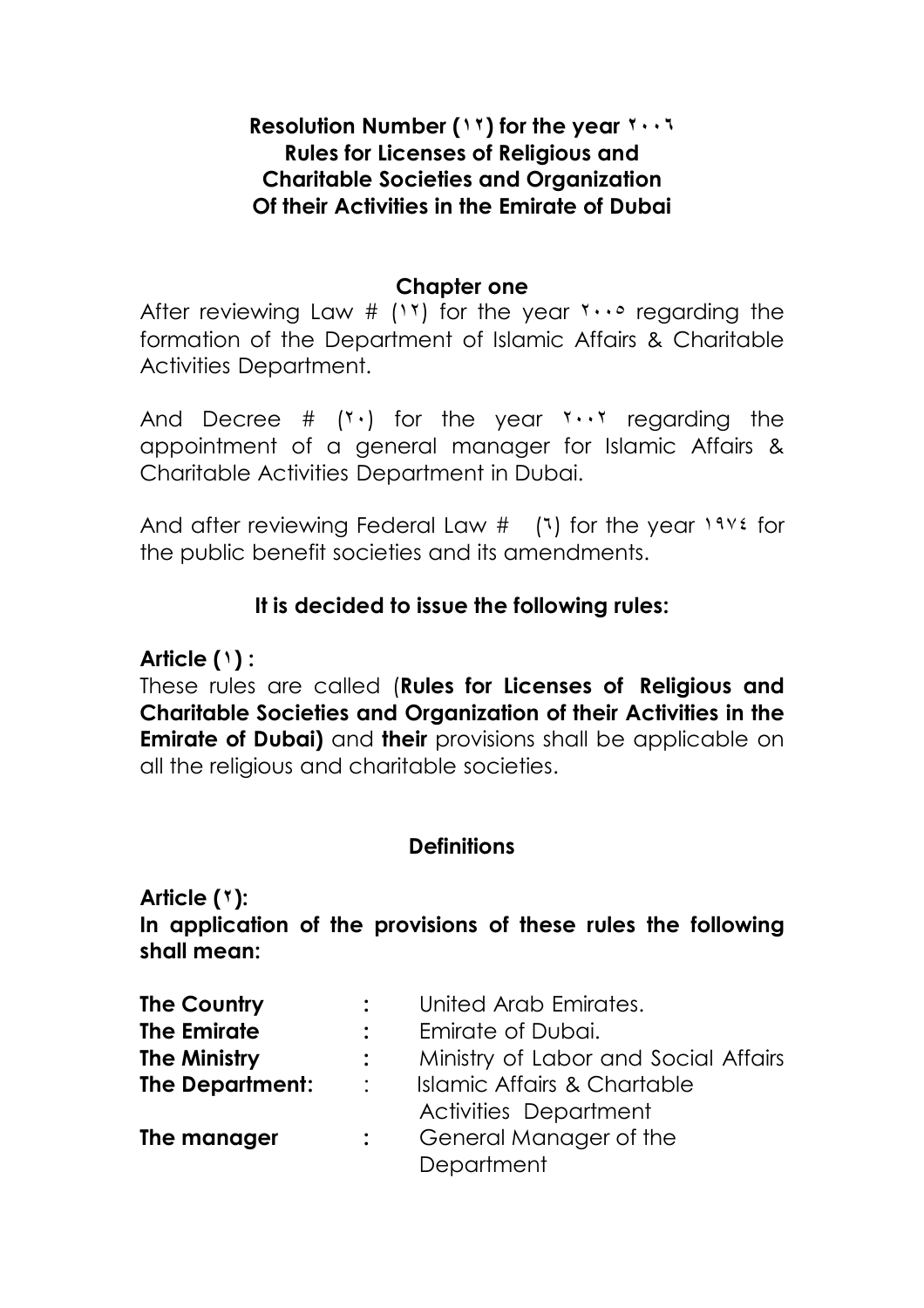**The rules :**  Rules for Licenses of Religious and Charitable Societies and Organization of their Activities in the Emirate of Dubai.

**The society** : Every organization or establishment or a society dealing in religious or charitable activities as per the definitions stipulated by these rules , and which performs its activities permanently or temporarily in the Emirate of Dubai under Law  $\#$  (  $\#$  ) for the year  $\pi \cdot \cdot \circ$  regarding the formation of Islamic Affairs & Chartable Activities Department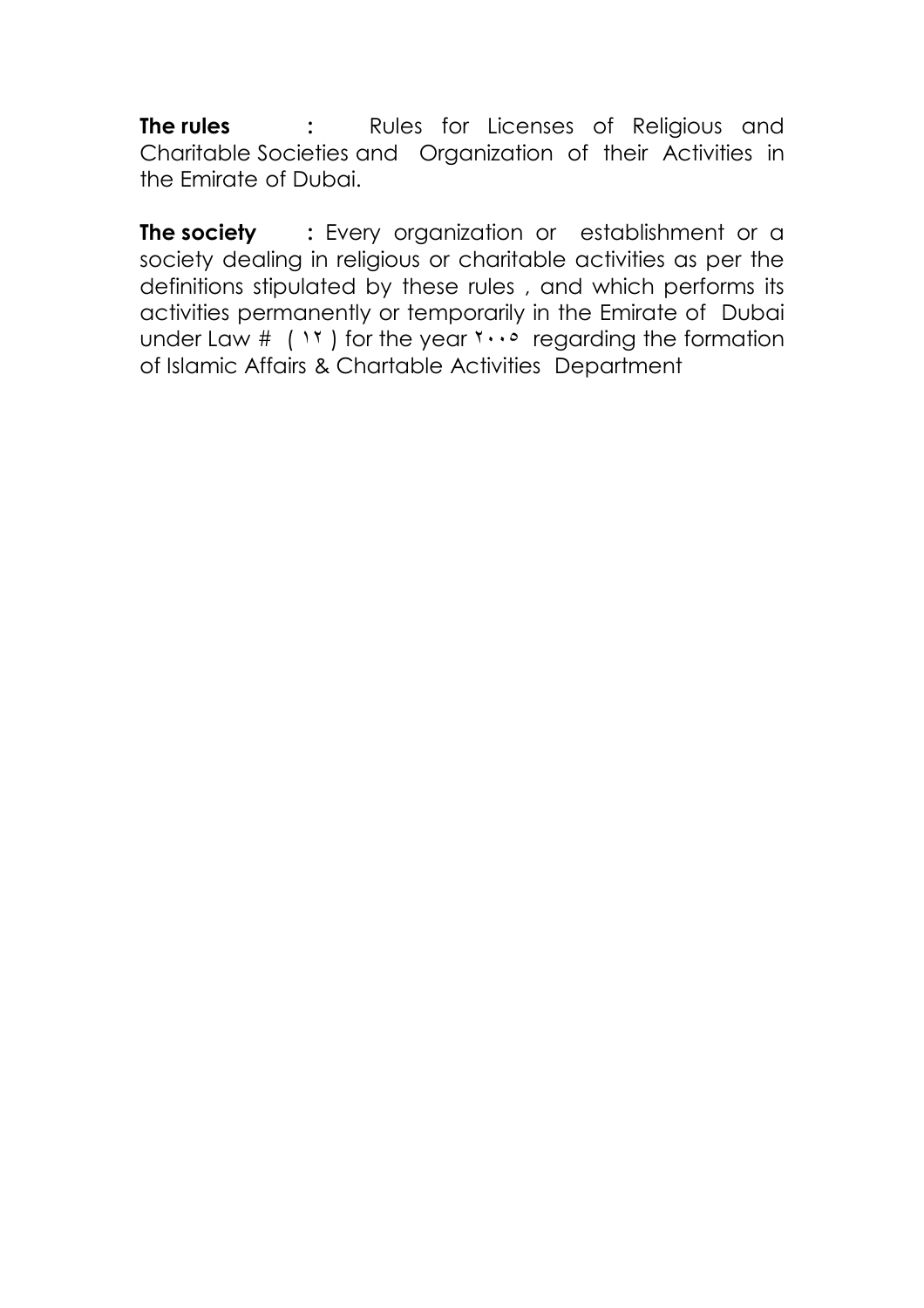# **Section one**

#### **Rules for Licenses of Religious and Charitable Societies**

#### **Firstly: Classification of Societies: Article (٣):**

They are classified as follows:

١- **The religious society:** it is the society formed for the purpose of the call for Islamic religion and spreading it among non Muslims or to guide Muslims to its teachings, and make them aware about their religion and to take care of Islamic culture. The society in order to achieve this shall exercise the following activities for example:

a- Distribution of the Holy Quran.

b- To issue books , magazines and periodicals specialized in the call for Islam and Sharia science in the different languages , and distribution of the same , and to produce and distribute reading , audio or video materials on the suitable media .

c- To convene exhibitions, conferences, and presentations, to organize studies, Sharia, educational and religious lectures.

d- Preparation of researches, Sharia and jurisprudence studies.

٢- **The charitable society**: It is the society formed for the purposes of collecting donations (alms) in cash or in kind, and spending of the same in the charitable activities inside or outside the State. These societies perform the following activities for example:

a- Building of Mosques, schools, hospitals, clinics and care centers.

b- To build roads and to dig wells etc .

c- Collection of donations (alms) and Zakat and to distribute the same to those who are entitled.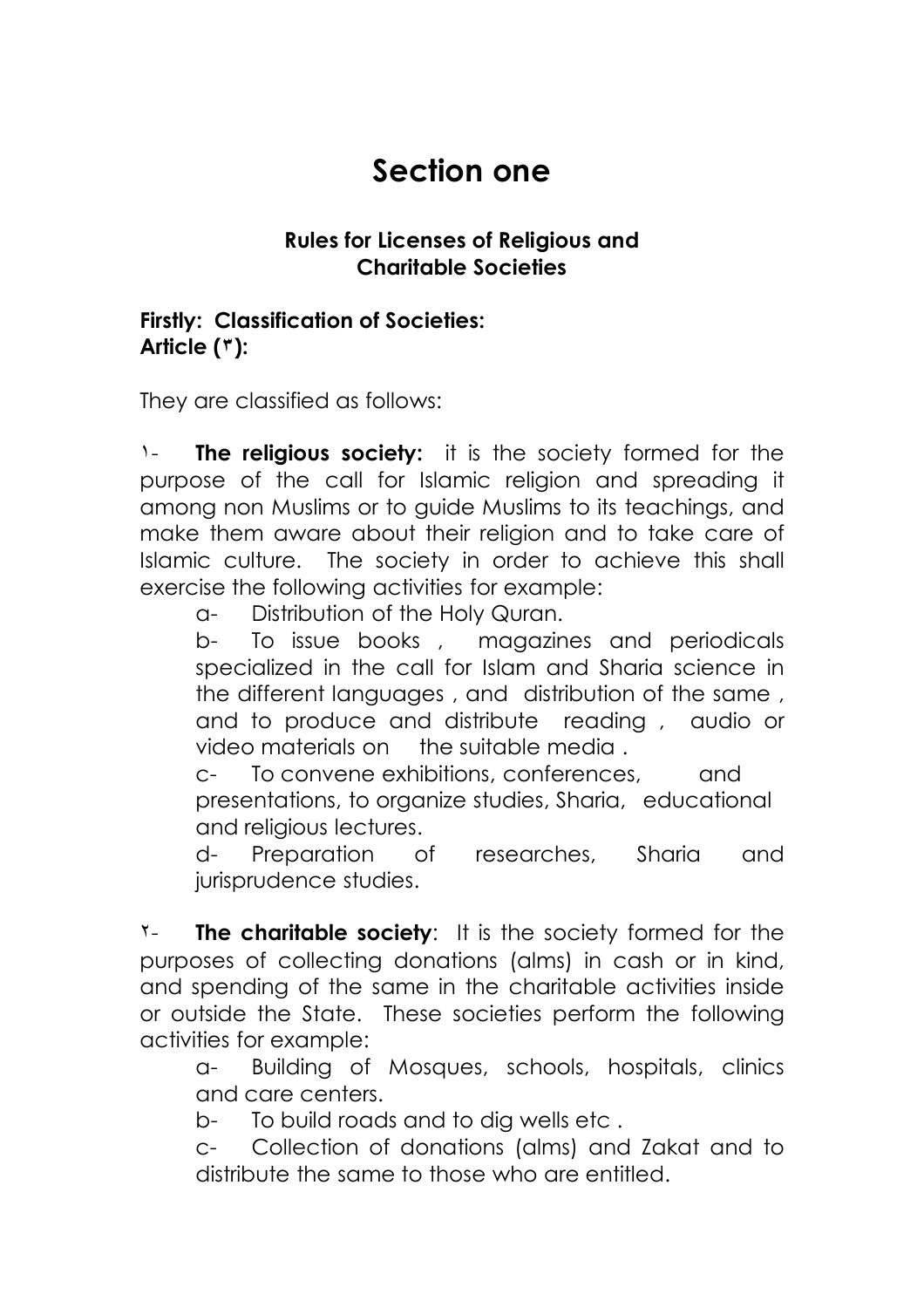d- To take care of Doat (callers for the spread of Islam), and to provide financial assistance to needy students.

e- To take care of and sponsor orphans, elders and special need individuals.

f- Preparation of pilgrims and those intending to perform Omra.

g- Slaughter of religious sacrifice (Adhahi) and distribution of their meats.

h- Convening of charitable exhibitions.

The society may practice both religious and charitable activity, as per what is stated in paragraphs  $(1)$  and  $(1)$ above , provided that it possesses the prerequisites to practice activities in both fields , and that it obtains a license for that from the Department .

### **Article (٤):**

The society may not practice any activity contrary to the provisions of these rules, and the objectives stated in the society's articles of association. The society shall not perform the following works and activities in particular:

- ١- Performance of political activities or adoption of certain political attitudes or to support political movements.
- T- To instigate sectarian, racial or partisan or intellectual or ideological differences.
- ٣- To perform any commercial business by itself, except the investment of the endowments put under its disposal.
- ٤- To attempt to obtain profits in exchange for performing its activities.
- <sup>o</sup>- To use the funds in purposes for which they are not intended.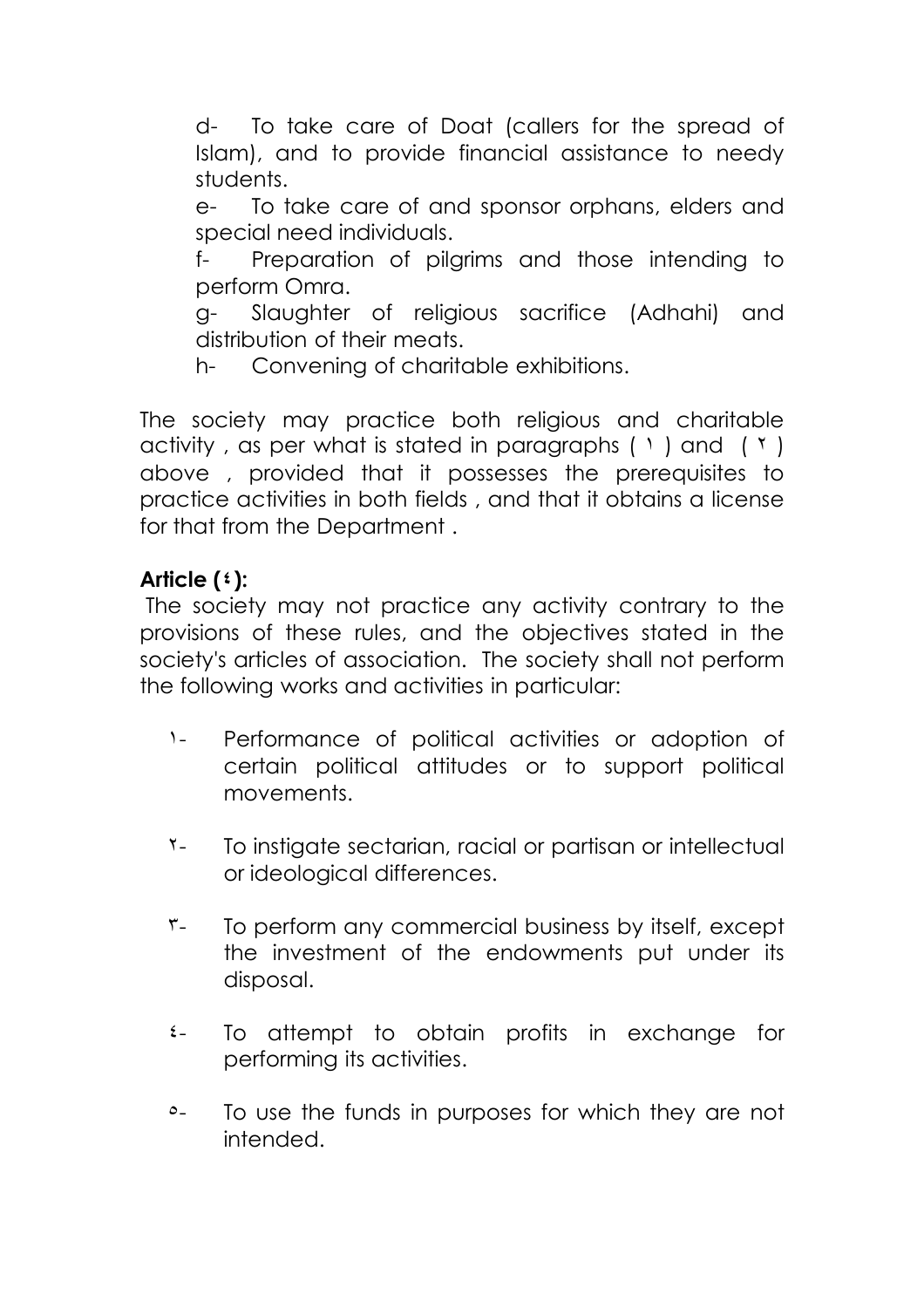## **Article (٥):**

The society whatever its type shall do the following:

- ١- Develop its work through the invention of new practices and the use of new technologies and methods in management and regulation.
- ٢- Co-operation and co-ordination with other similar parties inside the State to develop its activities.
- ٣- The society can co-operate with related and recognized regional and international parties in order to perform its objectives, and in order to assist it in completing its work programs outside the State, provided that the department shall be provided with a list of the parties with whom dealings are made, for obtaining prior approval of the same.

## **Article (٦):**

The society shall provide the financial, administrative and technical requirements necessary to perform its activities and in particular it shall provide the following requirements:

١- The society shall have an equipped location to perform the administrative, financial and organizational activities in the Emirate of Dubai, provided the following conditions are complied with:

a- A suitable location to carry out the general activities.

b- The location shall be equipped with furniture, office and technical equipments necessary for performing the religious or charitable activities.

٢- The society shall have a qualified manager who shall be responsible for its management. It shall also have its financial system and an accountant who shall be responsible for the accounts and the financial procedures, and he shall possess the professional and scientific qualifications and the necessary practical experience to perform his duties.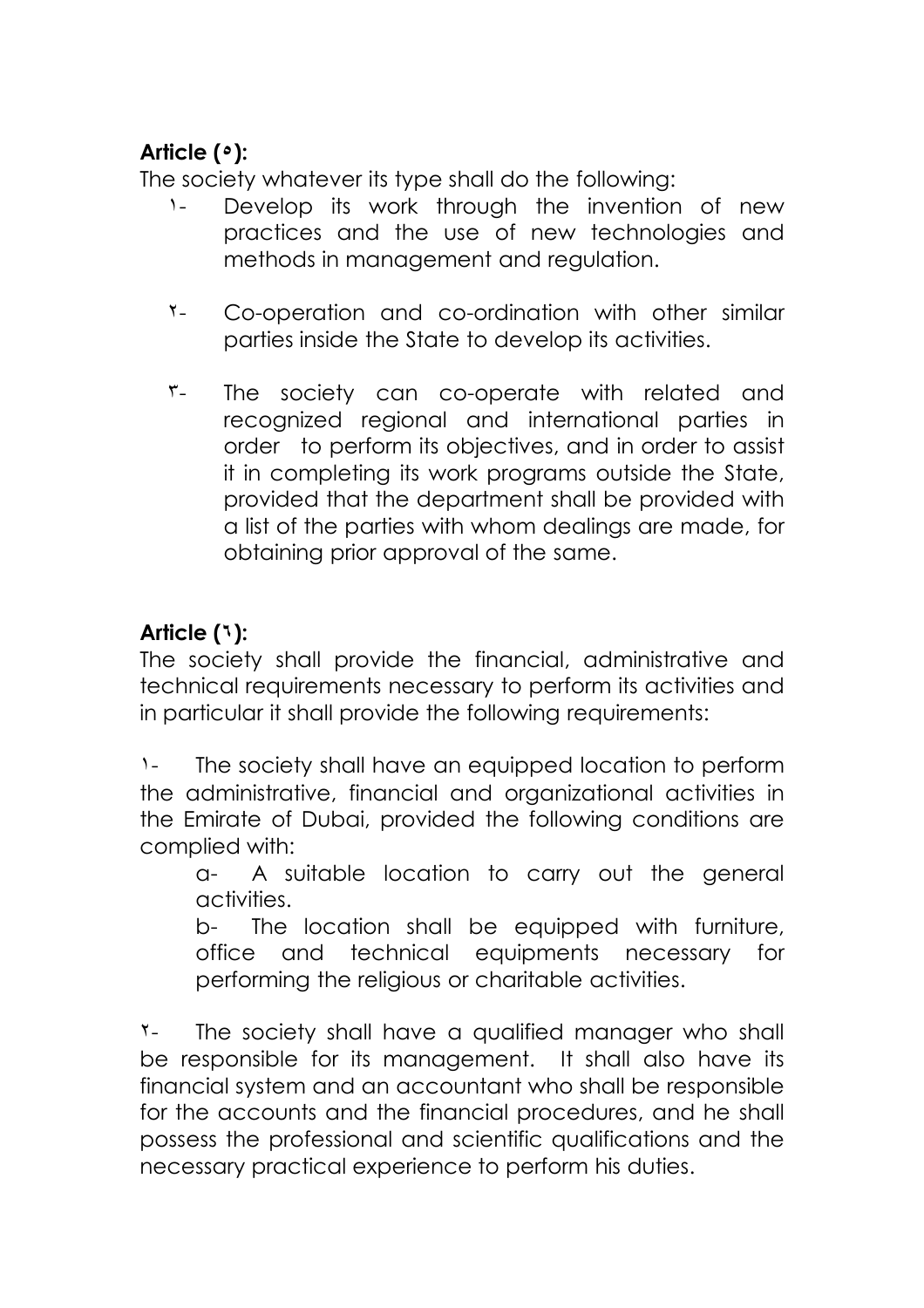٣- The society shall have a staff of full time or part time employees or of volunteers who possess the professional and scientific qualifications and the necessary practical experience to perform management or financial or religious activities.

٤- All this shall be made through co-ordination with the concerned parties.

### **Secondly: Licenses of Societies**

## **١- Licenses of the society of public benefit:**

## **Article (٧):**

The founder of the society established in the Emirate of Dubai as a society of public benefit, shall submit the formation application to the Department which the following documents shall be attached:

- ١- The name, address and location of the society.
- ٢- A study showing all the aspects related to the system and work method of the society.
- ٣- Statement about the names of founders, their capacity, addresses and copies of their passports.
- ٤- A copy of the proposed articles of association of the society.

## **Article (٨):**

The concerned department shall study the application for formation of the society according to the following:

- a- Availability of the prerequisites in the founding members, and the members of the proposed board of directors in terms of legal capacity and ability to carry out voluntary work.
- b- Scope of work and activities which shall be performed by the society, which are stated in its articles of association.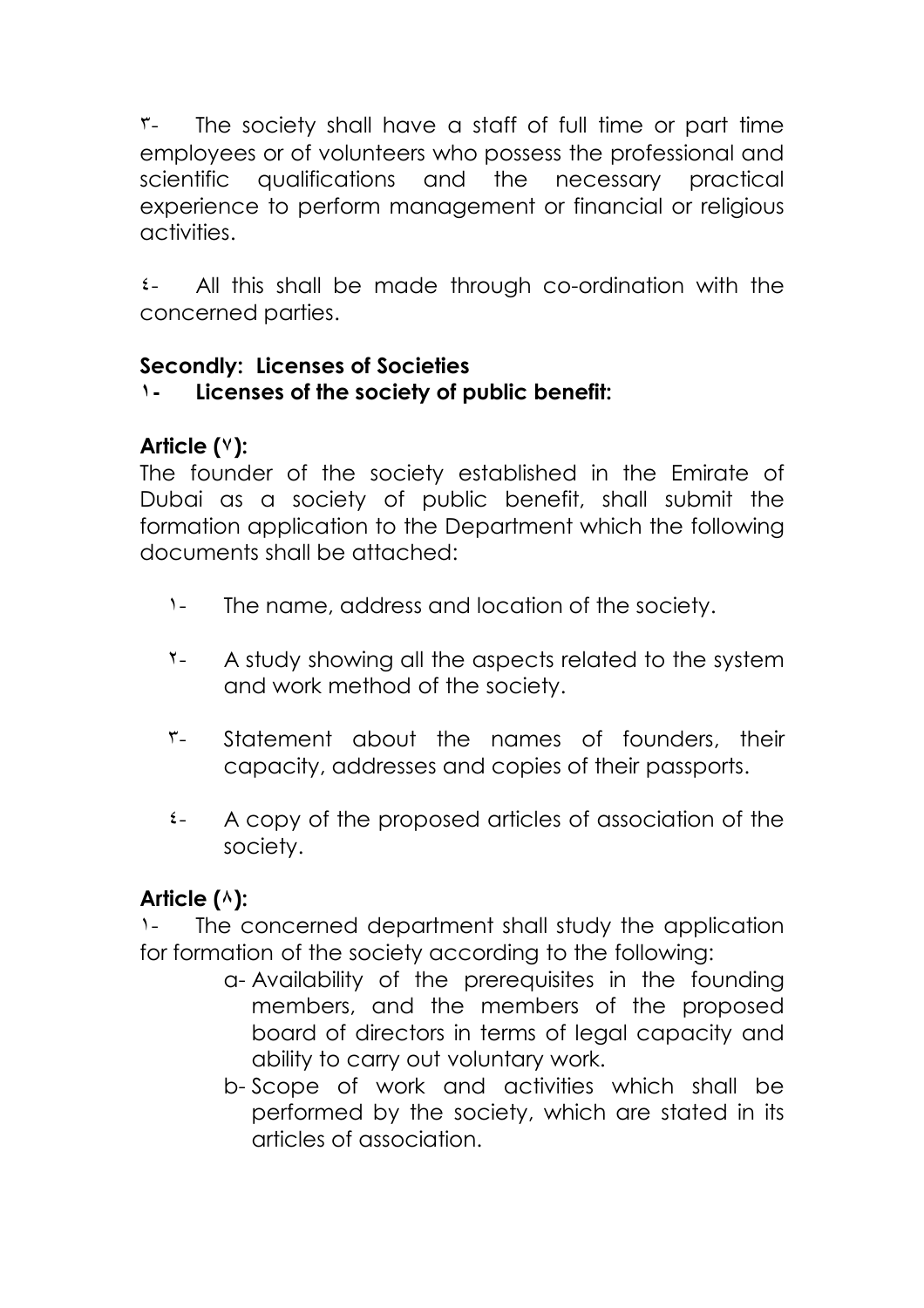- c- The society shall work according to the regulations setup by the Department for the organization of religious and charitable activities.
- d- Completion of all official documents.

٢- The Department is entitled to request meeting with the founding members to check all aspects, which it sees necessary to be checked.

٣- The Department shall send a letter to the Ministry of Labor and Social Affairs either for preliminary approval for the formation of the society or for the rejection of the same.

٤- The Department is entitled to consider the formation application and to issue its resolution either for acceptance of rejection within a period not exceeding two months from the date of receiving the formation application.

## **Article (٩):**

The preliminary approval of the Department shall not be considered as a license to perform the activities, and the society shall not perform any activities until completion of its formation procedures , and its announcement by the Ministry of Labor and Social Affairs , as per the provisions of Federal law #  $(1)$  for the year  $1946$ , regarding the societies of public benefit and its amendments , then completion of its licensing procedures by the Department , according to the provisions stipulated by these rules , or any laws or legislations applicable at the time of the announcement .

## **Article (١٠):**

١- The society after completion of the procedures of its formation and announcement by the Ministry of Labor and Social Affairs , shall provide the Department with the announcement resolution and the articles of association to be approved by the Department , or to make the appropriate amendments on the same as per these rules , and the address of the location of the society in which the activities are performed , in order to complete licensing procedures by the Department , and the society shall not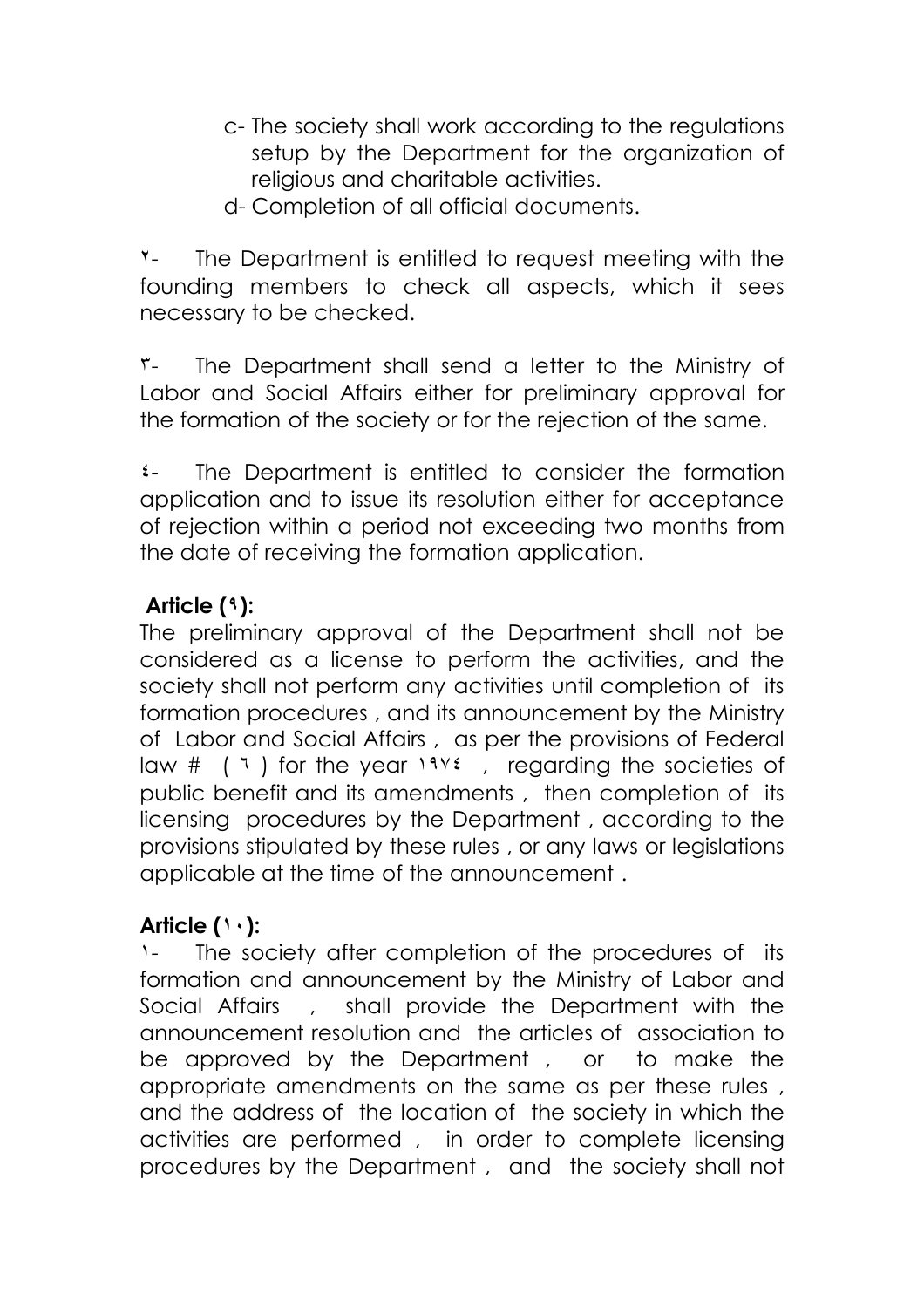be entitled to perform its activities before obtaining final approval from the Department .

- ٢- The Department shall issue the license after making sure that all conditions are fulfilled.
- ٣- The society shall renew its license at the Department once every two years for charitable societies. As for religious societies, license shall be renewed each year before the expiry date.
- ٤- If the society applies any clause of article ٤ of these rules, coordination shall be made with the Ministry to apply the appropriate action against it.

#### **٢- Licenses for the society formed in the Emirate by a party or an individual:**

### **Article (١١):**

The society formed in the Emirate by an individual or an official or private party, shall be directly licensed by the Department as per the terms and conditions and the procedures stated in these rules.

## **Article (١٢):**

The society, which is formed as an individual establishment shall possess the following prerequisites:

- ١- The founder shall be an Emirates national, and shall have the legal capacity. If the founder is an artificial person, it shall be licensed according to the provisions of the law governing the activities of that party.
- ٢- The founder shall possess the financial ability to fund the activities of the society.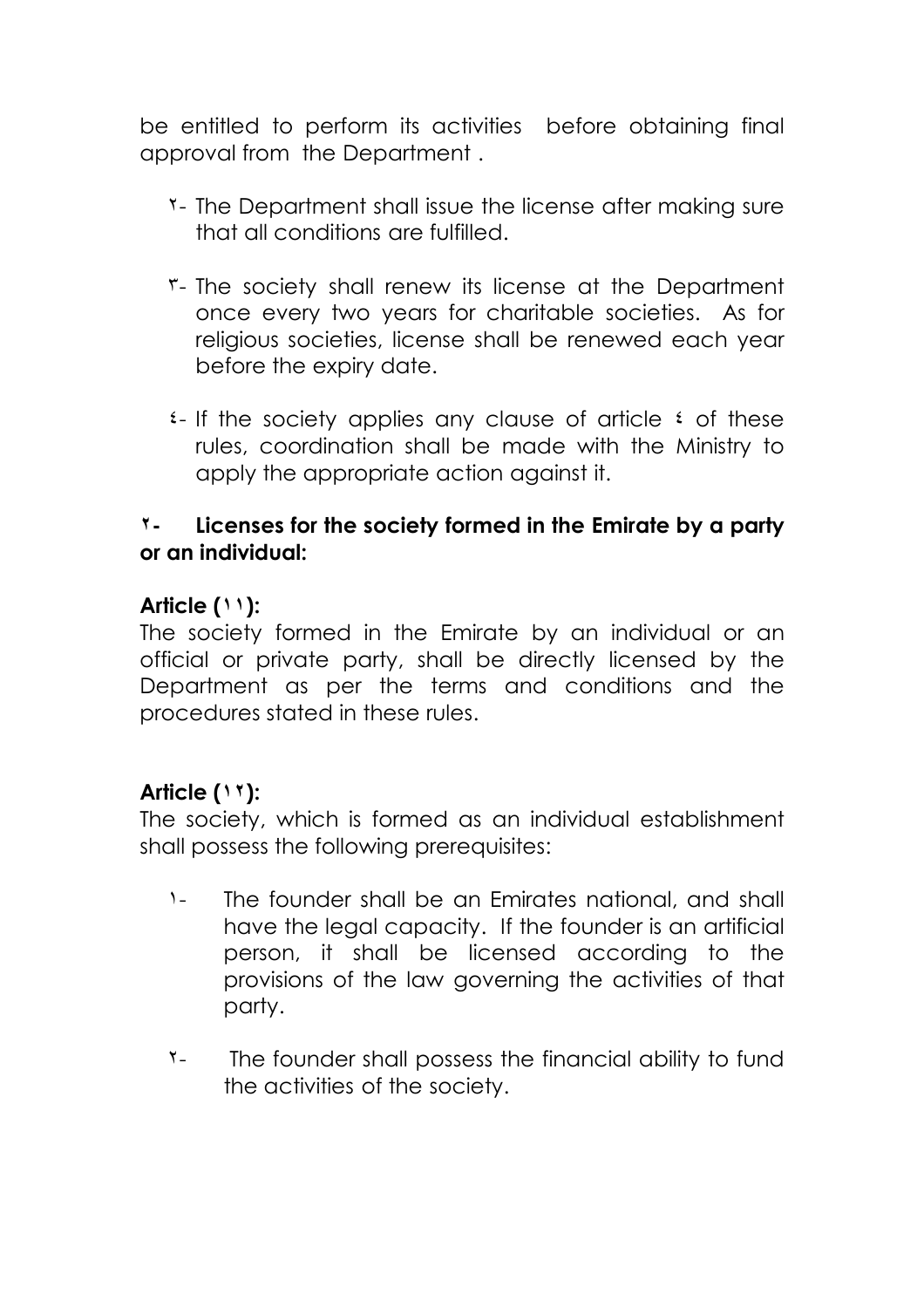- ٣- The society shall have one or more banking accounts if necessary, and its accounts shall be separate from those of the founder.
- ٤- The society shall not collect donations for financing its activities even if they are charitable activities, unless it obtains a written approval from the Department.
- ٥- The society shall pay its charitable assistance inside the State according to regular records showing the names of beneficiaries. If assistance is paid outside the State, the payment shall be made by another charitable society approved by the Department.

### **Article (١٣):**

The founder of the society, which is formed by an individual or a party, or his representative, shall submit to the Department the application for formation and licensing of the society, and the following documents shall be attached to the application

١- The name, address and location of the society.

٢- The proposed articles of association of the society stating the objectives of the society.

٣- A study showing all the aspects related to the to the formation of the society and its work methods .

٤- The organizational structure of the society, and the distribution of assignments and responsibilities.

٥- A list of the names of members of the proposed board of directors, and copies of their passports, provided that all the members of the board shall be form the citizens of the United Arab Emirates.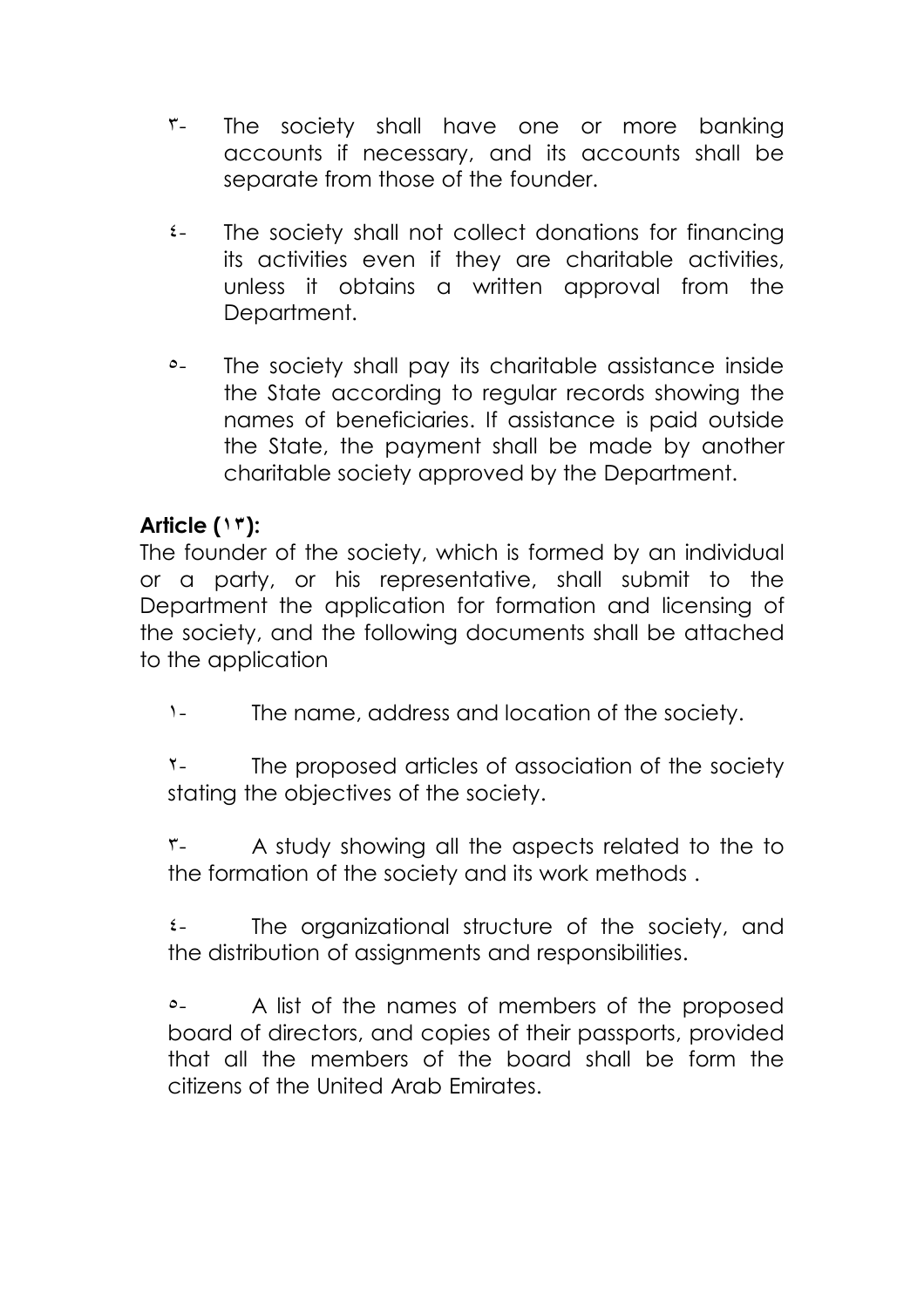### **Article (١٤):**

The Department shall study the license application for the society as per the provisions and procedures stated in article ٨ of these rules, and the license shall be issued according to that. The society shall renew its license at the Department once every two years for charitable societies. As for religious societies, license shall be renewed each year before the expiry date

- ١- The proposed articles of association of the society, signed by the founding members.
- ٢- The organizational structure of the society, and the distribution of assignments and responsibilities.
- ٣- A study showing all the aspects related to the organization and work method of the society.
- ٤- Copies of passports of the founding members with valid a residence issued by Dubai.
- ٥- Minutes of meetings of the general assembly.
- ٦- Resolution of the general assembly authorizing its representative at the Department to follow up the licensing procedures.
- ٧- Certificate of good conduct.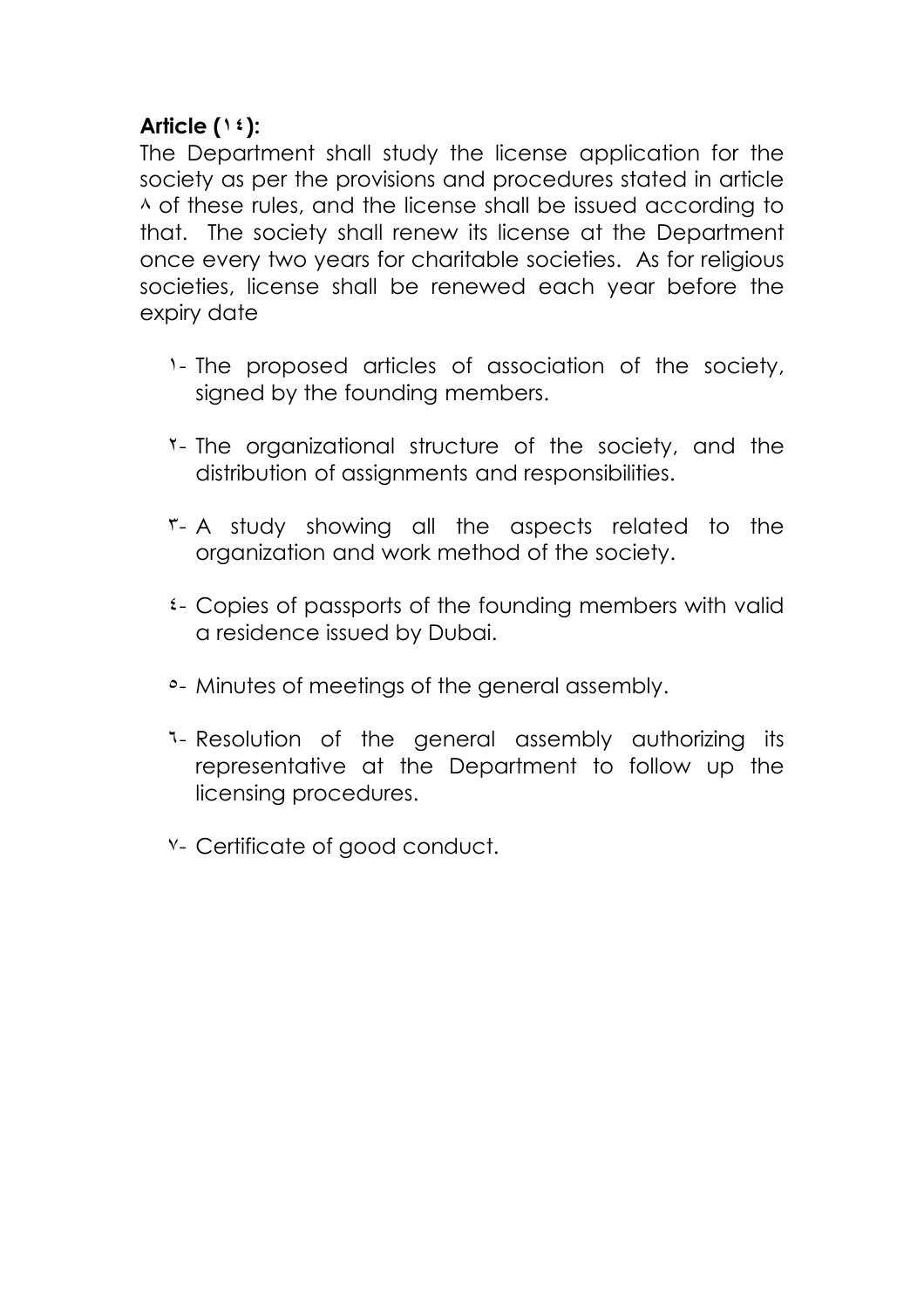#### **Provisions for the Formation and Licensing of Religious Societies of Foreign Communities:**

### **Article (١٥):**

Religious societies formed in the Emirate of Dubai by individuals representing one of the Islamic communities residing in the Emirate, by the Department as per the formation and licensing procedures stipulated by these rules, and shall possess the following prerequisites:

- **١** The founders shall not be less than twenty members, but if necessary, they can be less than that according to the approval of the Department**.**
- **٢** This community shall not have another society licensed in the Emirate of Dubai at the time of the application.
- **٣** The founders shall adhere to all the provisions included in these rules.

#### **Article (١٦) :**

The founders of the society shall nominate from among them the person who shall represent them in following up the licensing procedures stipulated by these rules, and they shall submit to the Department a written application for the formation of the society with which the following documents shall be attached:

- ١- The proposed articles of association of the society signed by the founding members.
- ٢- The society's organizational structure and the distribution of specializations and responsibilities.
- ٣- A study showing all the aspects related to the organization of the society and its method of work.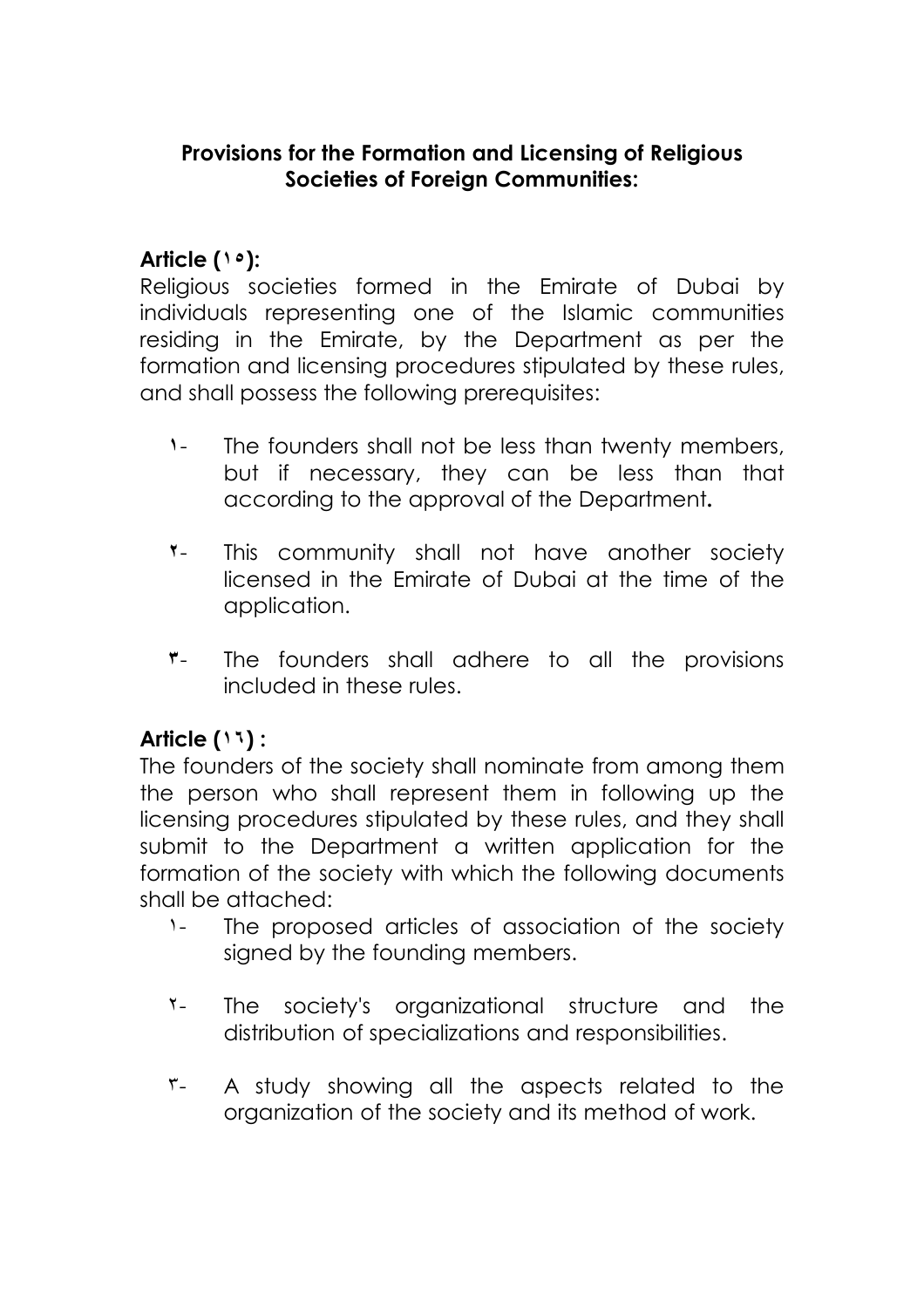- ٤- Passport copies of the founding members with a valid residence visa issued in Dubai.
- ٥- Minutes of meeting of the constituent assembly.
- ٦- Resolution of the constituent assembly of authorizing its representative to follow up the licensing procedures.
- ٧- A certificate of good conduct.

## **Article (١٧):**

The Department shall study the application for licensing the society submitted by the founders, after finalization of all the required official documents.

### **Article (١٨):**

- ١- The Department shall send a letter to the founders stating whether or not the preliminary approval is given.
- ٢- In case of approval, the society shall not conduct its business unless all licensing procedures are finalized by the Department.
- ٣- The society shall renew its license at the Department before one month at least from the expiry date.
- ٤- The formation and management of the society shall be governed by the provisions of these rules.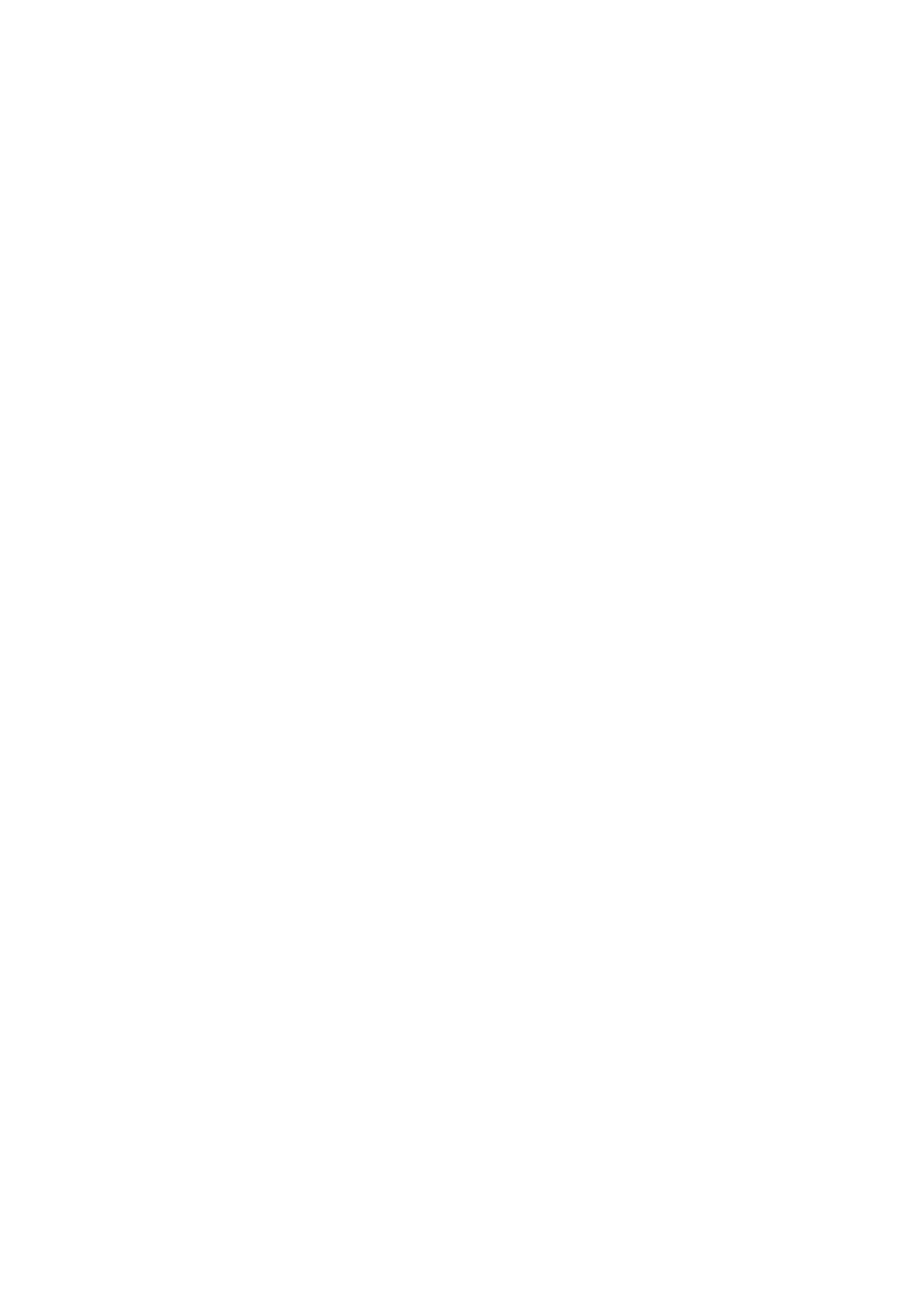# **Section two Licenses of branches of Societies**

### **Article (١٩):**

The branches of the society formed and operating in the Emirate of Dubai shall be licensed inside the Emirate directly by the Department, and the following provisions and procedures stipulated later in these rules shall be applicable to them.

## **Article (٢٠):**

The society licensed in the State shall submit an application to the Department for opening its branch inside the Emirate, and the following conditions shall be applied:

- ١- The society shall be operating at the time of the application.
- T- The society shall be financially capable of bearing the expenses of opening and management of the branch.
- ٣- The board of directors of the society shall have justified reasons to open the branch.

#### **Article (٢١):**

- ١- The Department shall study the application, in terms of the availability of the above conditions, verifying the performance level of the society.
- ٢- The Department shall send a letter to the society of approval or rejection within a period not exceeding two months from the date of application.
- ٣- After completion of the documents procedures of the branch license, the Department shall issue the license. The society shall renew the license at the Department once a year before its expiry date.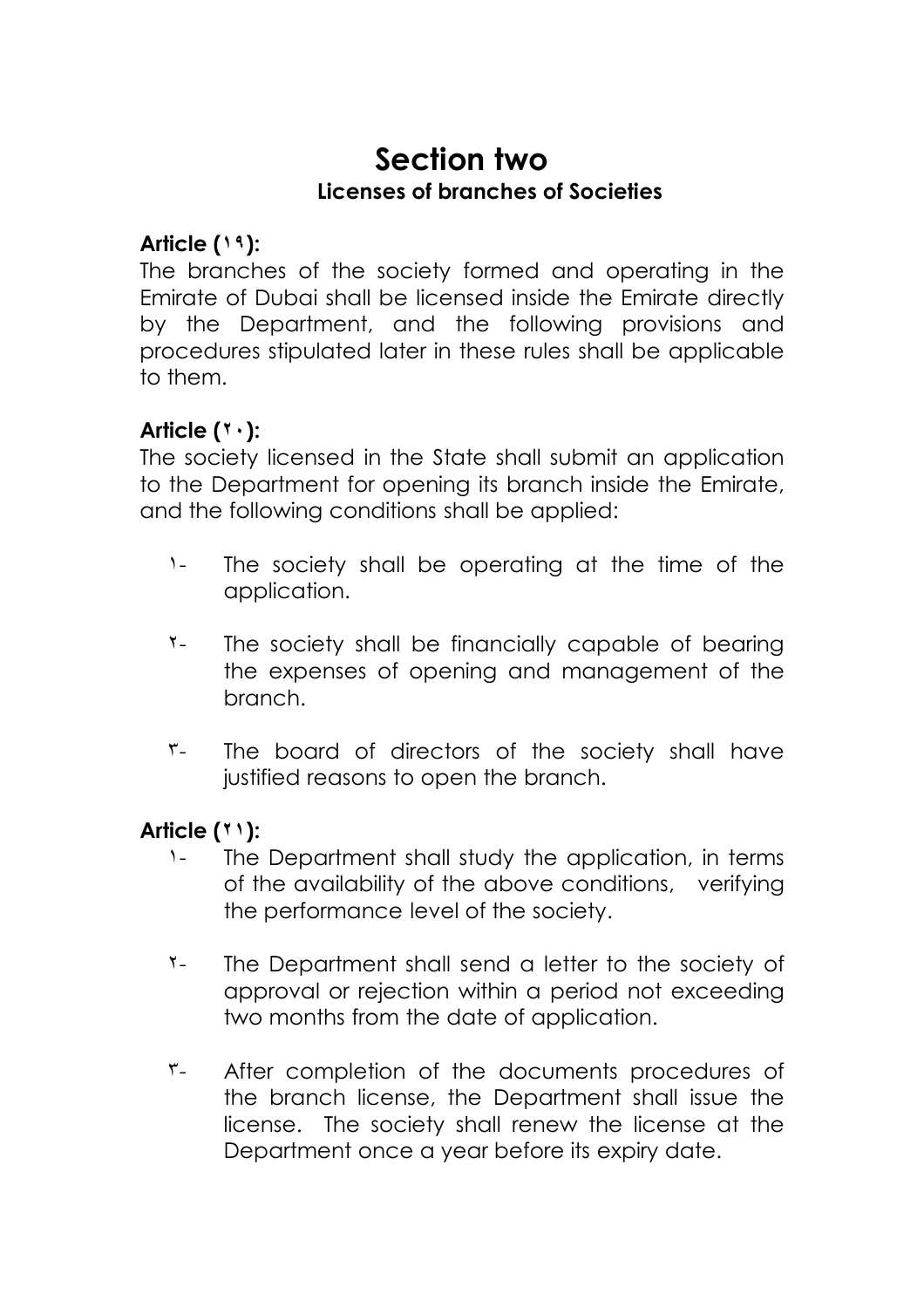## **Dissolution of the society**

## **Article (٢٢):**

Apart from the society formed as a society for public benefit the society can be optionally dissolved by a resolution of the extra – ordinary general assembly, or by the concerned party in the Department, provided that the Department shall be notified in writing about the place and date of the general assembly before fifteen days, and the Department shall coordinate with the ministry in this connection.

## **Article (٢٣):**

١- The Department can dissolve the society through coordination with the ministry in the following cases:

> a- If it is discovered that its activities contradict or do not achieve its objectives, or if the society becomes incapable of achieving its objectives.

> b- If it disposes of its funds in purposes, contrary to those which are originally stipulated.

> c- If it becomes unable to fulfill its financial obligations.

> d- If it does not keep its records and documents according to article  $\mathfrak{t} \vee$  of these rules, or if such records willfully contain incorrect statements.

> e- If the society commits a serious violation of the provisions of these rules or of its articles of association.

٢- The Department is entitled to take the necessary procedures to refer the violations, which require judicial judgments to the concerned authority to take the necessary legal procedures with respect to the violations referred to in the previous paragraph.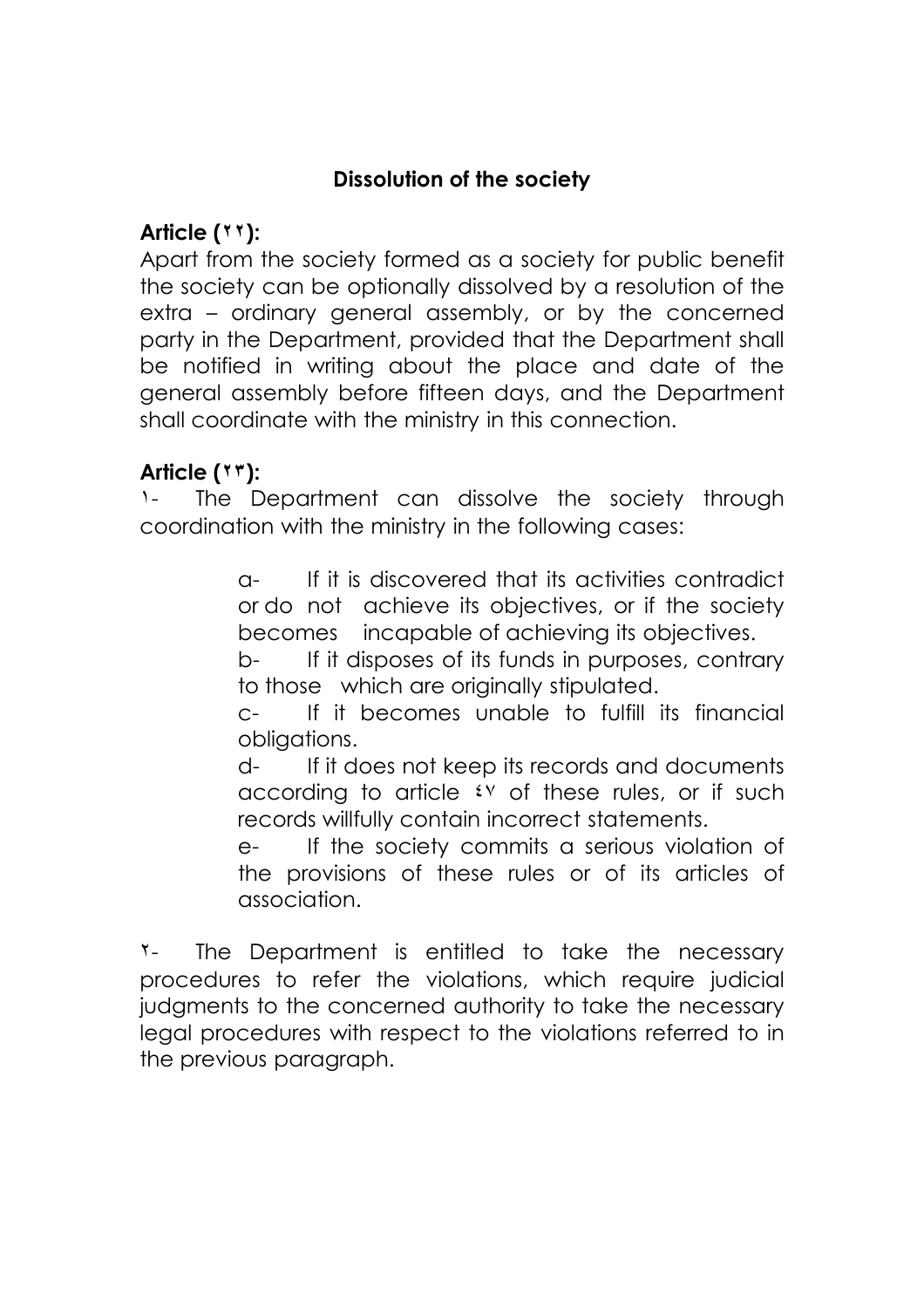## **Chapter two Section one Financial resources of societies and method of spending**

## **١- Financial resources of religious societies:**

#### **Article (٢٤):**

The financial resources of religious societies, on which they depend to finance their activities, consist of the following:

- ١- Subscriptions of the members.
- T- Personal grants given by the founder of the society, in the case of the society formed by a certain individual or party.
- ٣- Financial grants given to the society, which are accepted by the society's board of directors, and which shall not contradict the society's objectives and legal purposes.
- ٤- Testaments and endowments which are left under the disposal of the society.
- ٥- The proceeds of the presentations and parties and other activities carried out by the society, provided that the income of these events is dedicated to finance the society's activities.
- ٦- Any other revenues, which do not contradict the nature of the activity of the religious society, and which is approved by the Department.
- ٧- All the above is subject to the prior approval of the Department, before starting any activity.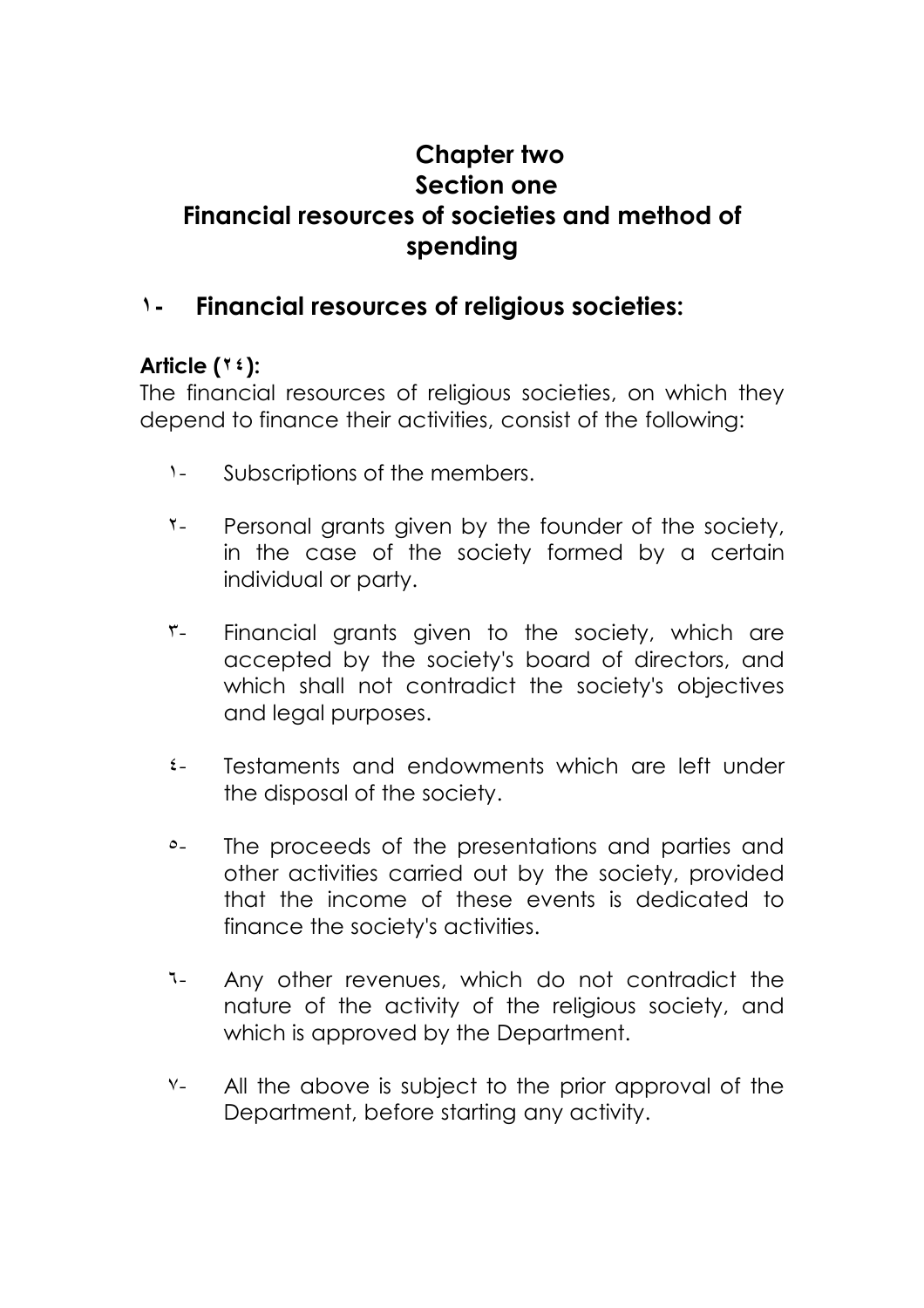## **Financial resources of charitable societies and how to collect the same:**

## **Article (٢٥):**

The financial resources of charitable societies, on which they depend to finance their activities, consist of the following:

- ١- Subscriptions of the members.
- ٢- Personal grants given by the founder of the society, in the case of the society formed by a certain individual or party.
- ٣- The proceeds of the presentations and parties and campaigns and other activities carried out by the society.
- ٤- Cash and in kind donations collected by the society as per the provisions of these rules.
- ٥- Grants given to the society as per the provisions of these rules.
- ٦- Testaments and endowments which are left under the disposal of the society.
- ٧- Alms and Zakat.

٨- Any other revenues, which do not contradict the nature of the activity of the society, or its objectives, and which are approved by the board of directors.

#### **Article (٢٦):**

The charitable societies may collect donations and cash and in kind alms, using one or more of the following practices, provided that the provisions included in these rules shall be adhered to :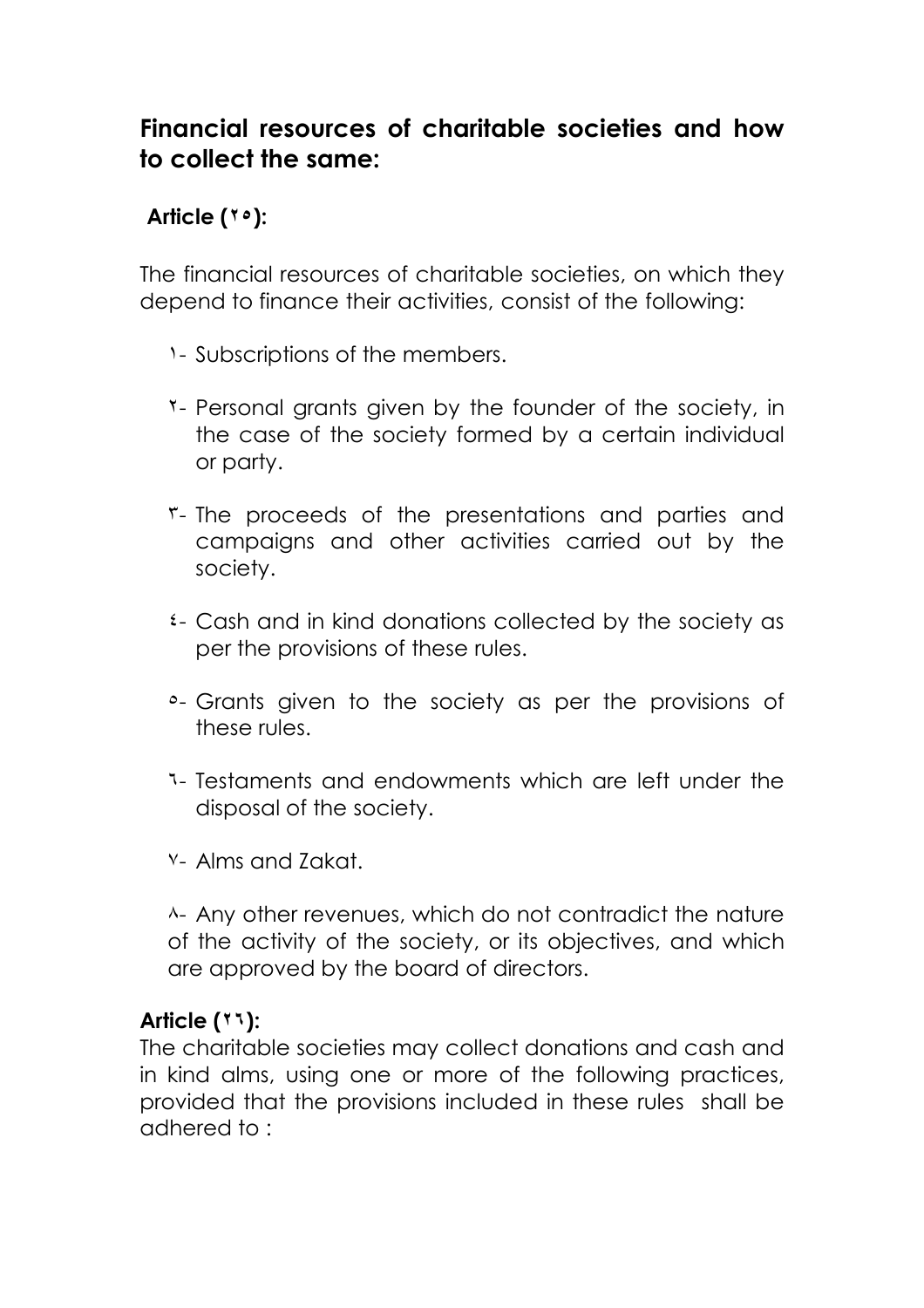- ١- Performance of the parties and campaigns for the charitable activities, and collection of donations from the participants.
- T- To advertise through the different advertisement media.
- ٣- Collection of donations through sponsorship.
- ٤- Other legal methods, which do not contradict the laws of the state, provided the prior approval of the Department is obtained before starting the work.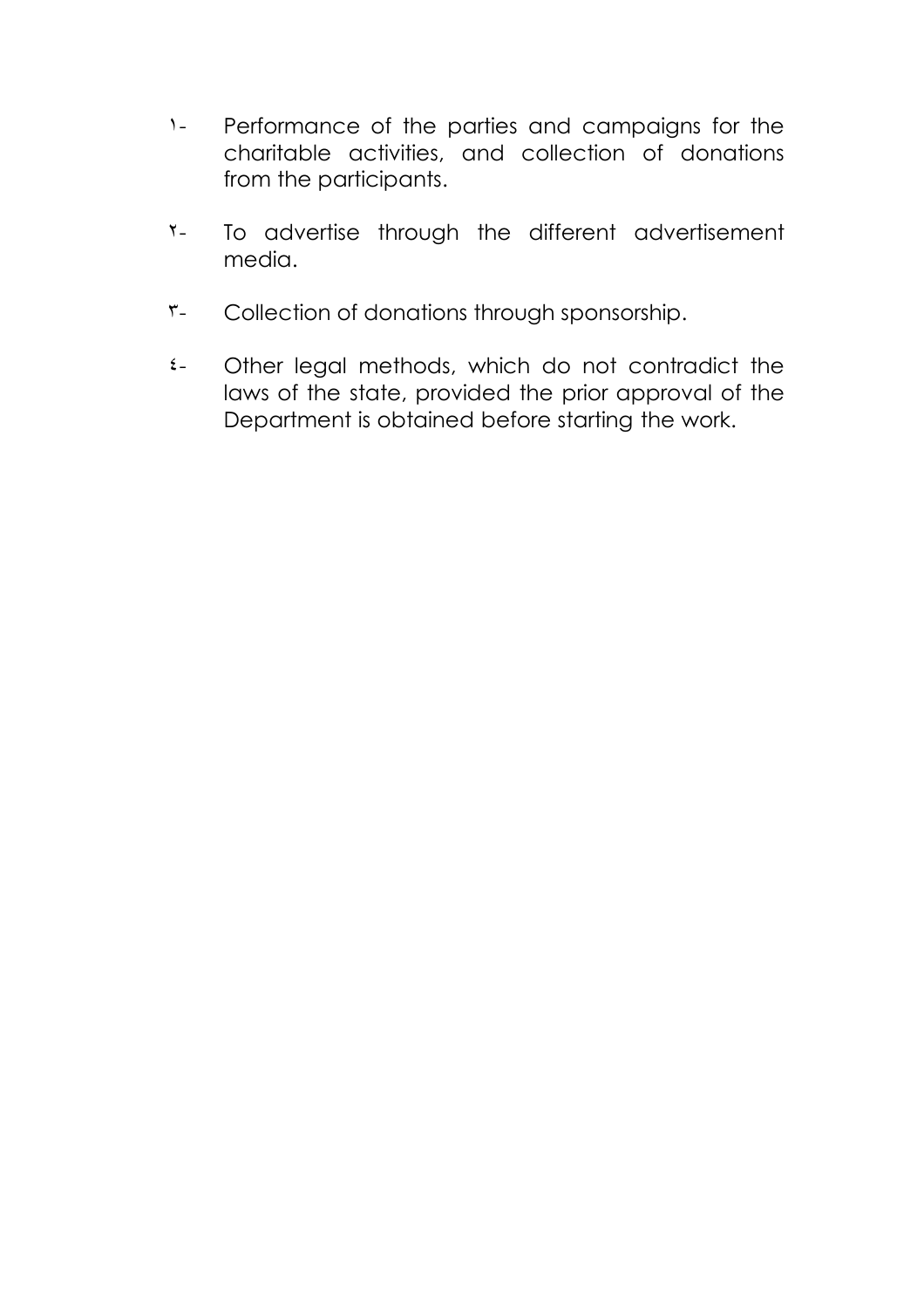### **Donations collection procedures by boxes**

### **Article (٢٧):**

The charitable societies shall adhere to the following conditions upon collection of donations and in cash alms:

١- The society shall obtain a written approval from the party in which location donations shall be collected as follows:

- a- Mosques: Islamic Affairs & Charitable Activities Department.
- b- Public utilities such as the open markets and parks : Dubai Municipality
- c- Commercial outlets and centres: management of the centre or the outlet or the commercial complex.
- d- Governmental and private establishments: management of the establishment.
- ٢- Donations and alms shall be collected in closed boxes , which fulfill the following conditions :
	- a- They shall bear the society's logo.
	- b- To adhere to the specifications set up by the Department for the donations collection boxes.
	- c- They shall be permanently placed at the mosques or in other places.
	- d- The box shall have a serial number registered at the society.
	- e- The person who collects donations for the society shall put an identification card in a clear place, bearing his photograph, his personal information and the society's logo.
	- f- The places for the distribution of the boxes shall be known and registered by the society.
	- g- The boxes allocated for the collection of Zakat shall be distinguished from boxes of alms and other donations.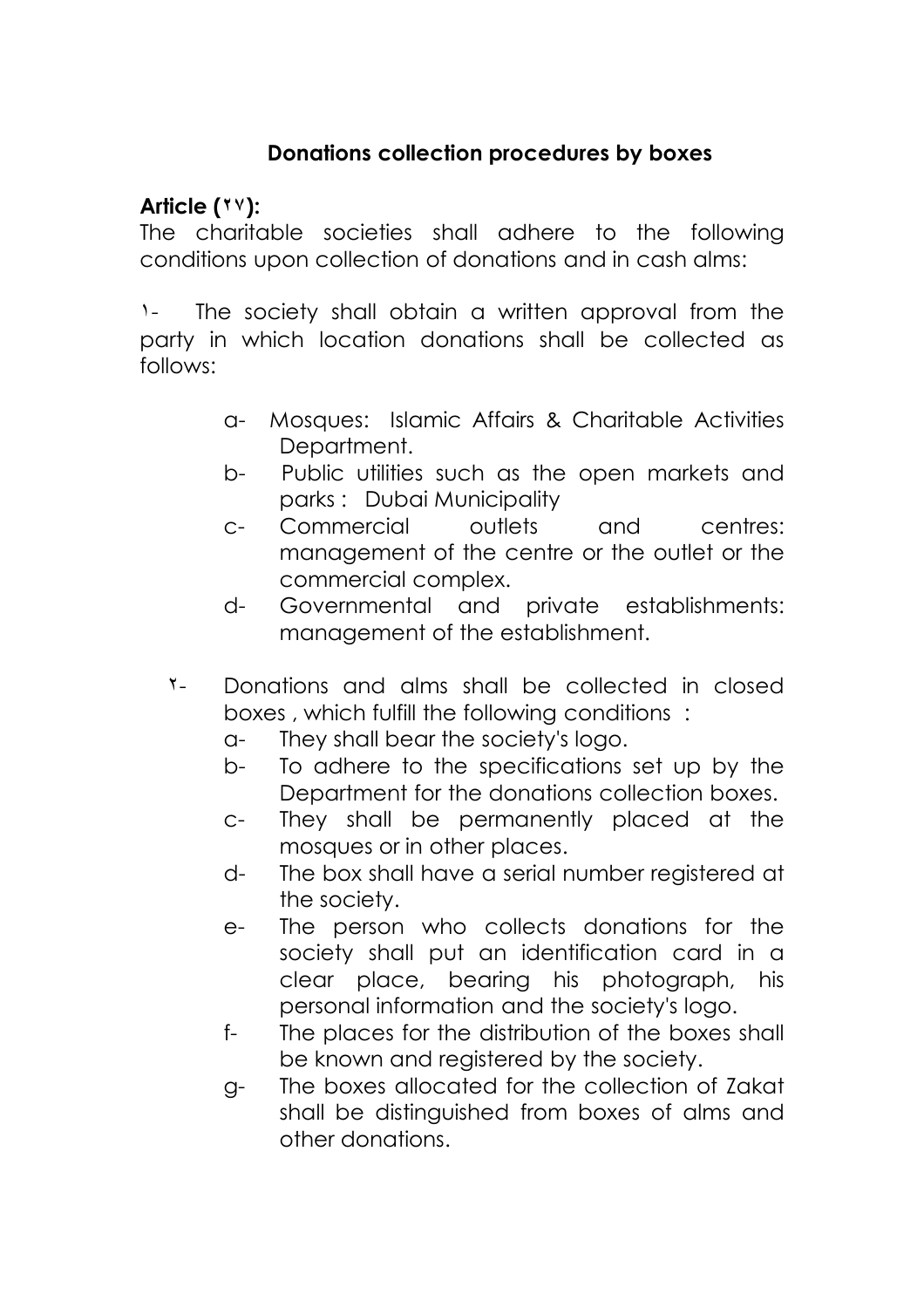- h- Collections of donations shall be made outside the mosque or at its external yard.
- i- The persons assigned to collect donations shall not raise their voices or insist on the donors and the members of the public, and the envelopes for collection of donations shall be placed beside the boxes.
- j- The boxes shall be opened by two persons at least, who shall count the money and record it in approved registers, before depositing the amounts in the society's account in the bank, provided the terms and conditions set up by the Department shall be adhered to.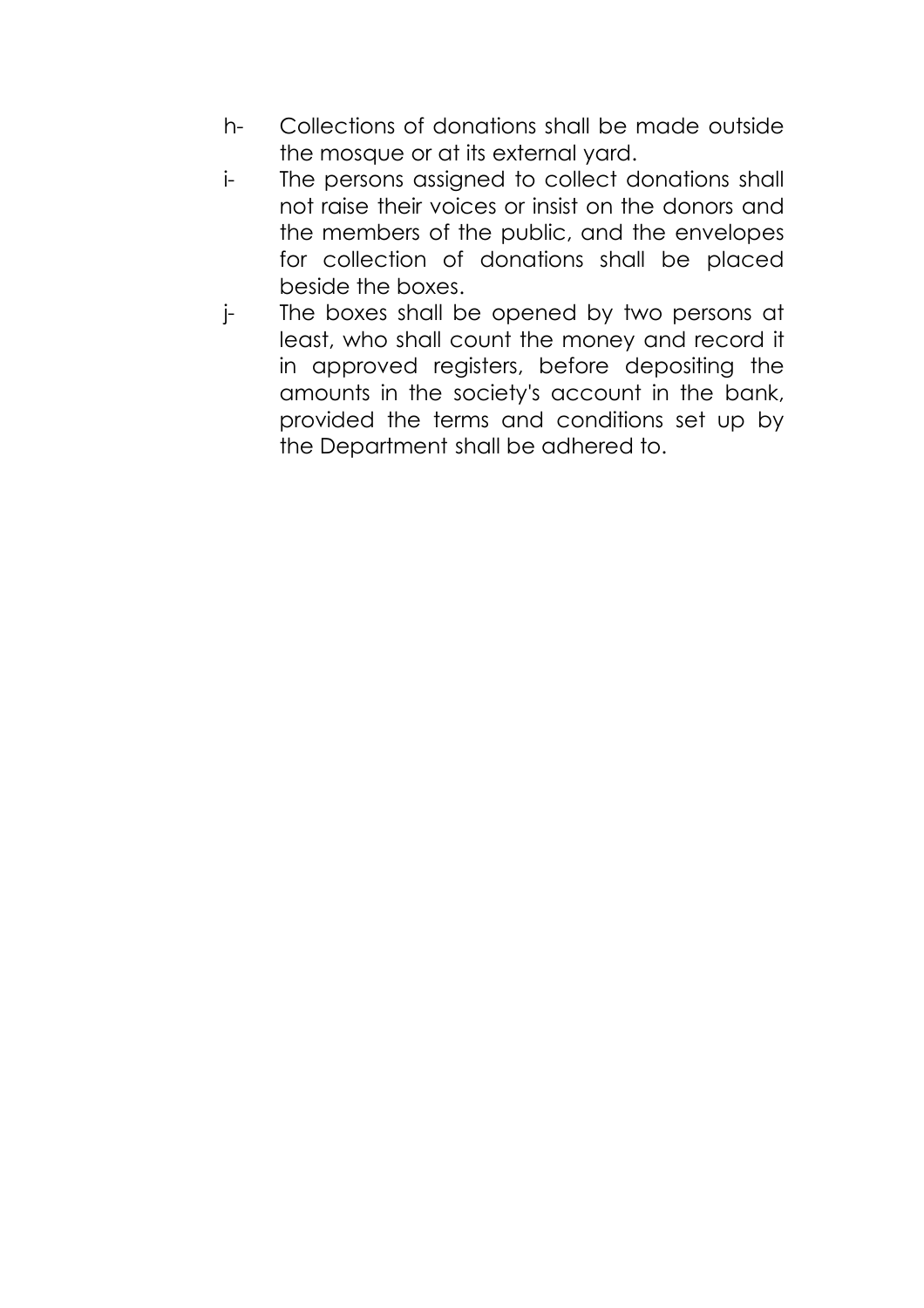#### **Donations collection procedures through Banking transfers**

### **Article (٢٨):**

Charitable societies may collect donations and alms from donors through banking transfers either in a continuous or non continuous manner .

The society shall submit a statement showing the amounts which were collected as required by the Department.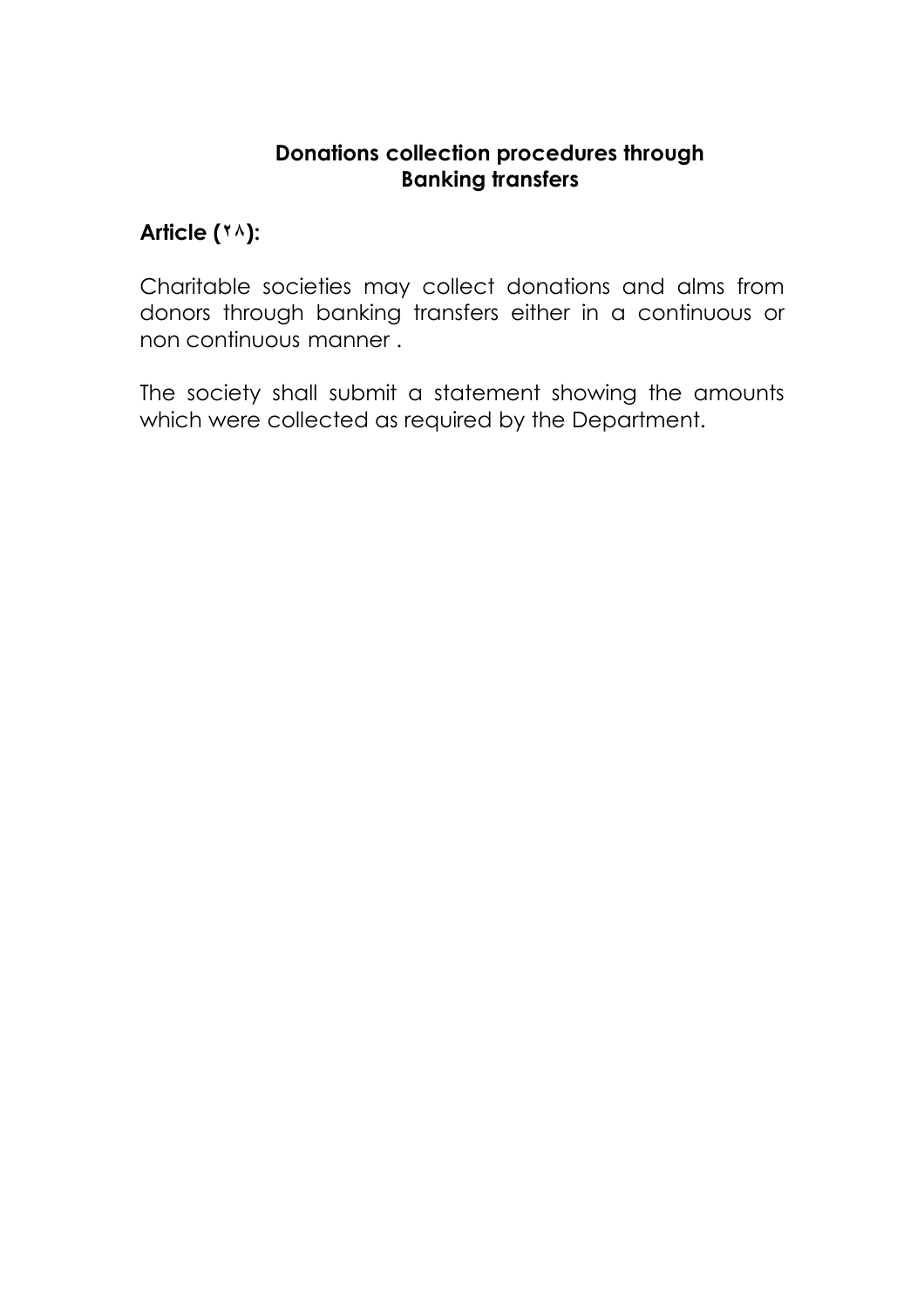#### **Donations collection procedures through Parties and charitable campaigns**

#### **Article (٢٩):**

The charitable societies shall adhere to the following conditions upon collection of cash and in kind donations through performance of parties and charitable campaigns and activities:

- ١- To obtain permission from the Department, which determines the nature of the activity, its place and time.
- ٢- The nature of the activity shall take one of the following forms :
	- a- The charitable market.
	- b- The charitable campaign.
	- c- The charitable exhibition.
	- d- The religious presentation or lecture.
- ٣- The permission application shall state the names of the persons responsible for the management of the event and to receive the amounts collected from the donations of the public.
- ٤- The society shall submit at the end of the campaign a statement showing the amounts, which were collected, if the Department requests so.
- <sup>o</sup>- The same terms and conditions stipulated by article ٢٧ of these rules shall be applied if donations are collected by boxes.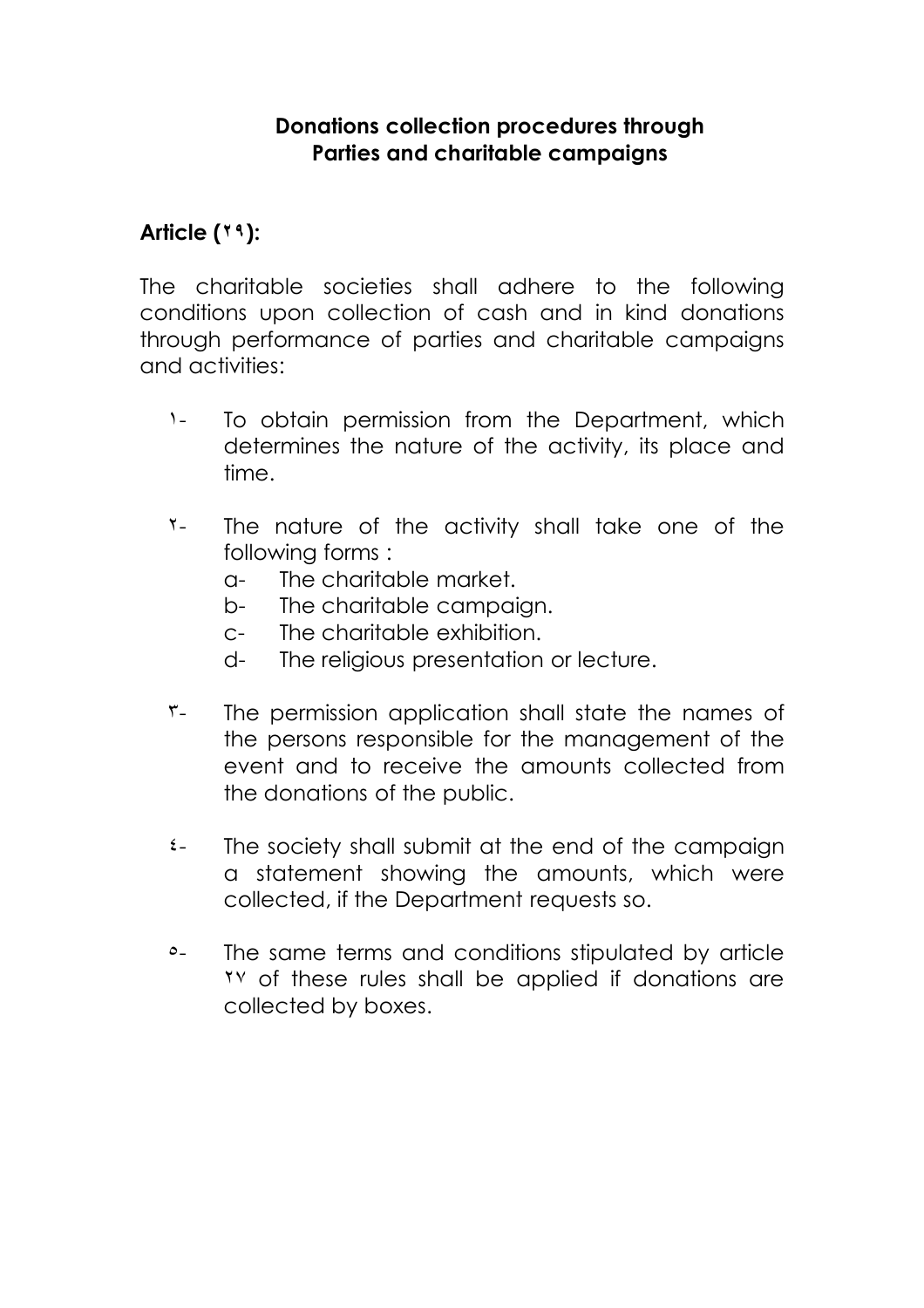#### **Donations collection procedures through advertisements**

## **Article (٣٠):**

The charitable society may collect donations through advertisements in the various advertisement media, provided that the advertisement shall not include any abuse to any certain party, or any violations to any of the applicable systems in this field.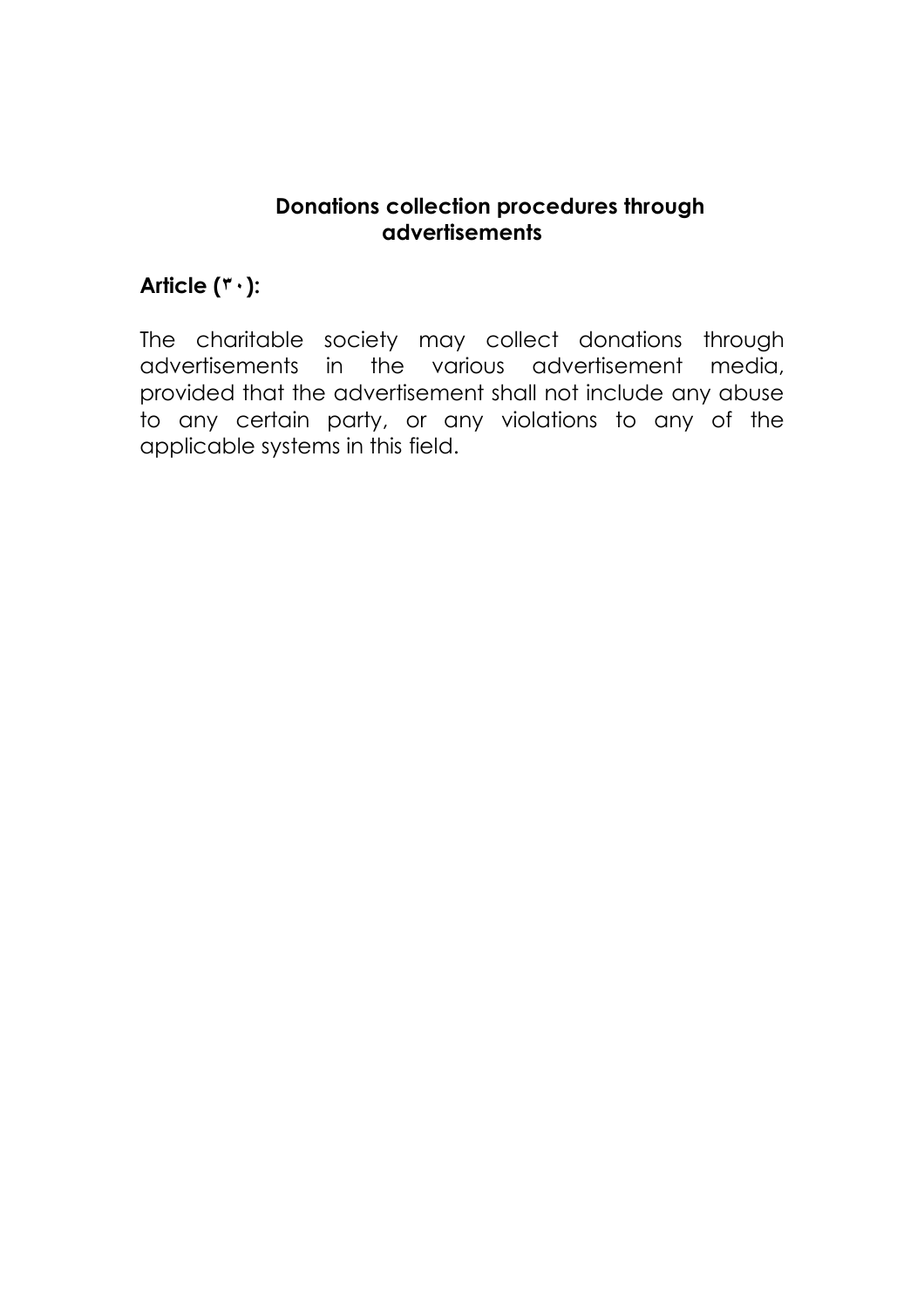### **Collection of donations through sponsorship**

## **Article (٣١):**

١- The charitable societies may collect donations through marketing of their events through the practice of sponsorship, provided they adhere to the following conditions:

- a- The sponsoring company shall be licensed and registered by the concerned authorities
- b- The objectives of the sponsorship shall be in agreement with the objectives of the society , which are stated in its articles of association
- c- The sponsorship shall not contradict the principles of Islamic Sharia, the public morals, and the regulations applied in the State.
- d- The society shall submit a statement at the end of the campaign showing the amounts which were collected, as required by the Department.
- e- To submit a statement showing the method of spending these amounts.

٢- If the sponsor is a company or an organization existing outside the State, which has no licensed branch inside the State, the society shall submit an application to the Department in order to obtain its prior approval.

#### **Article (٣٢):**

The charitable society shall give priority to financing charitable activities inside the State, unless these amounts are the proceeds of a campaign or a donation dedicated for charitable purposes outside the State.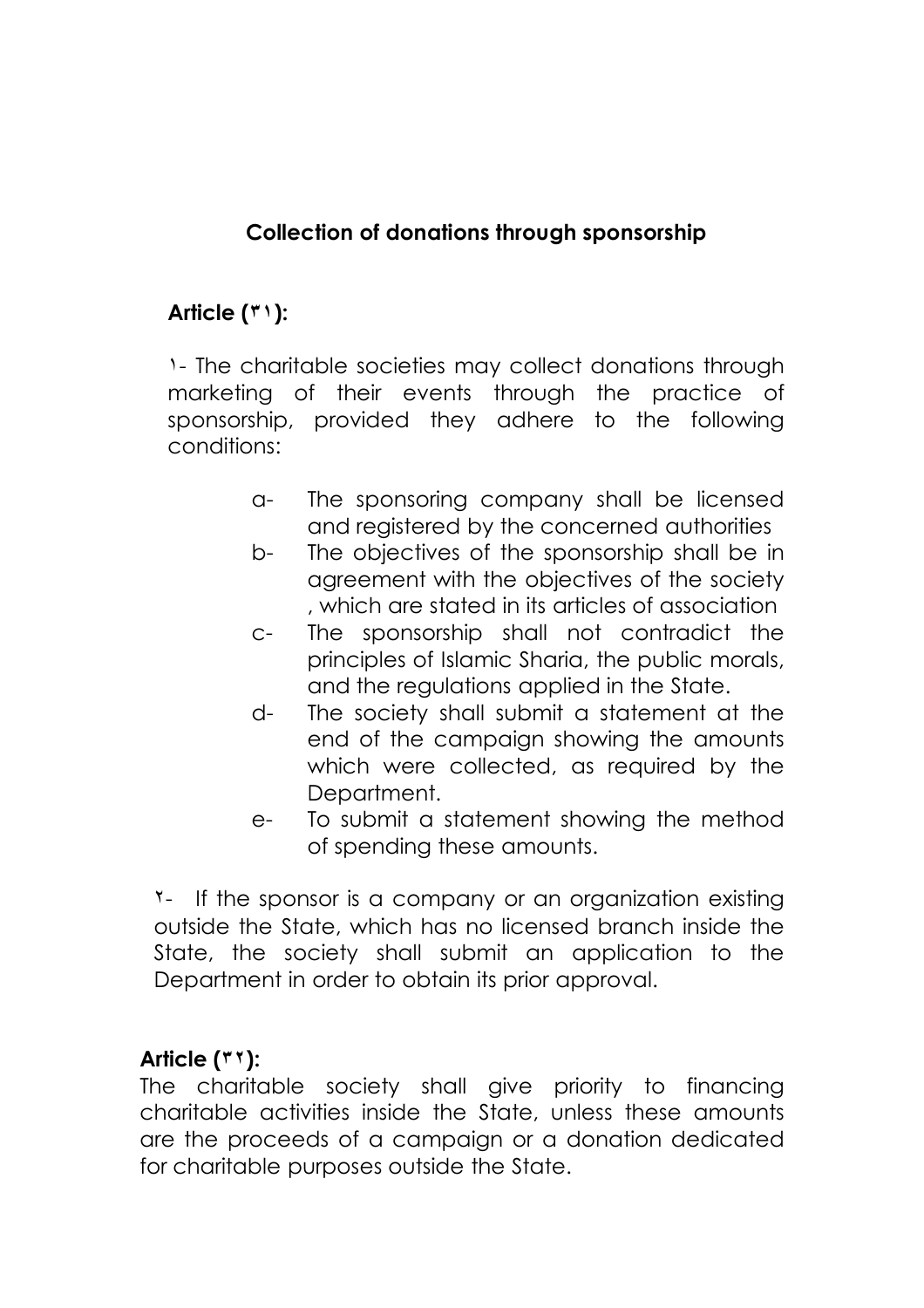## **Article (٣٣):**

- ١- The charitable societies shall spend their money for the achievement of their objectives. Their articles of association shows the methods of disposal of their money, and for management and keeping of them. The society shall adhere to the provisions included in these rules with respect to collection and spending of these amounts.
- ٢- The society shall undertake in determining its administrative expenses not to exceed the amount, which covers the minimum limit of these expenses, and such expenses shall not exceed ١٠% of the society's financial resources.

### **Article (٣٤):**

No other party apart from the charitable society may collect donations through sponsorship, unless they obtain a prior written approval from the Department, provided that they fulfill the following conditions:

- ١- That party shall be a government department or an official establishment or a company licensed to work in the Emirate as per the law, and it may be an international organization, in which the State is a member.
- ٢- The organizing party shall submit an application to the Department including comprehensive information about the purpose of the collection of donations , the nature of the event or activity and how is it performed , the time and place of the event , and the other statements and conditions included in this article .
- ٣- The collection of donations shall be made through a charitable event or activity which does not contradict the provisions of Islamic Sharia, and shall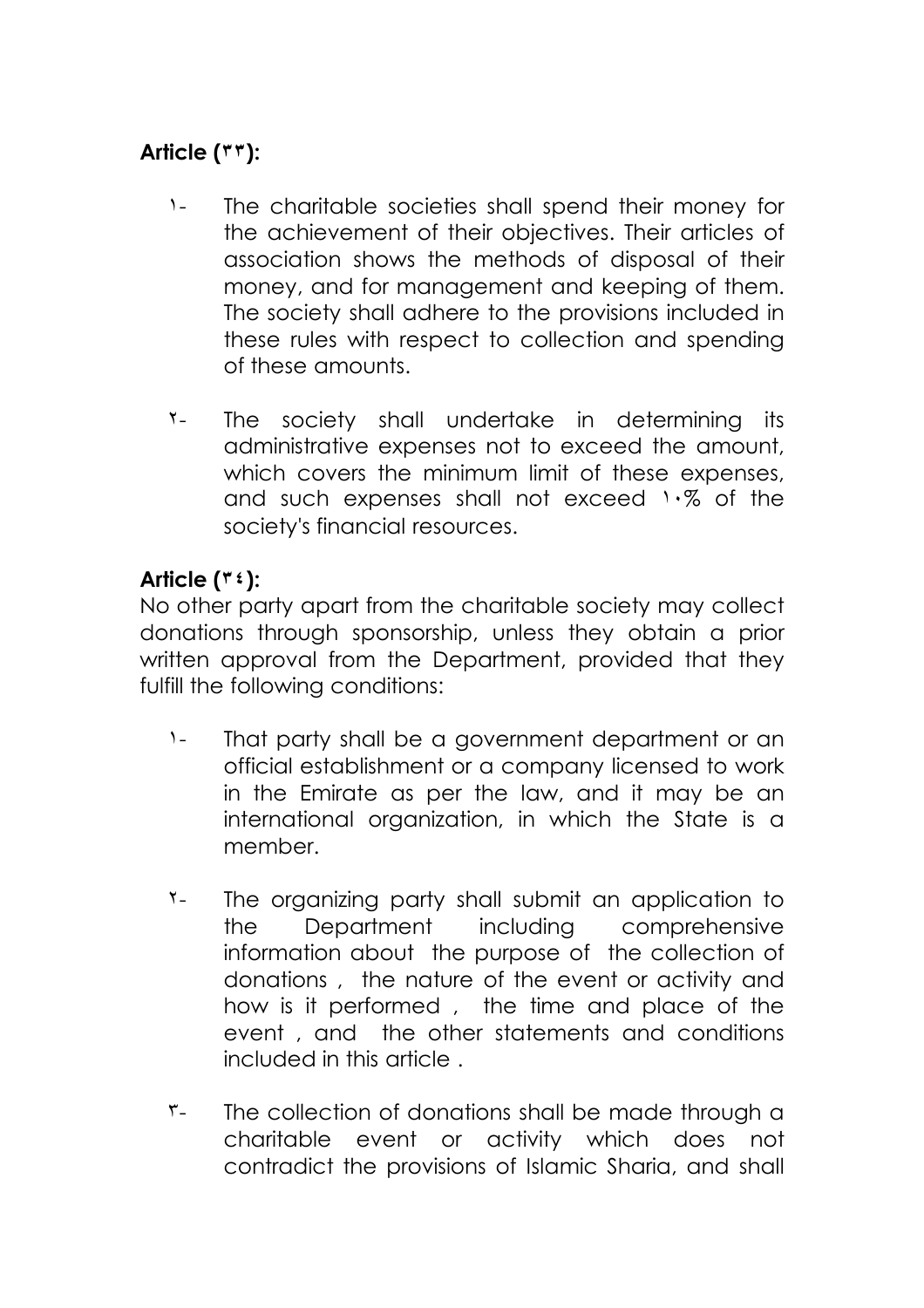not involve any Sharia violations, and shall not contradict the customs and traditions of the United Arab Emirates.

- ٤- The event shall be under the sponsorship of a charitable society licensed by the Department.
- ٥- A high ranking employee shall be assigned to be responsible for the supervision of collection of donations.
- ٦- To submit a final statement to the Department about the total collected donations, and the expenses incurred by the organizing committee as per official letters and reports.
- ٧- To adhere to any other conditions determined by the Department upon submitting the application. In case of violation of any conditions stipulated by this article, the establishment shall bear the consequences of legal accountability.

## **Article (٣٥):**

No member of the board of directors of the charitable societies or any of their employees shall be entitled to dispose of their funds , unless in the limit of achievement of their objectives as per the provisions of these rules , and the society's articles of association , in a manner , which does not contradict the society's internal regulations .

## **Article (٣٦):**

Those in charge of the affairs of any society may not issue a decision to dissolve it , dispose of its movable or immovable properties , and its documents , unless by a resolution issued by the Department , or the concern authority , which shall determine the method of liquidation , and how to dispose of these properties and documents and the party to whom they shall belong .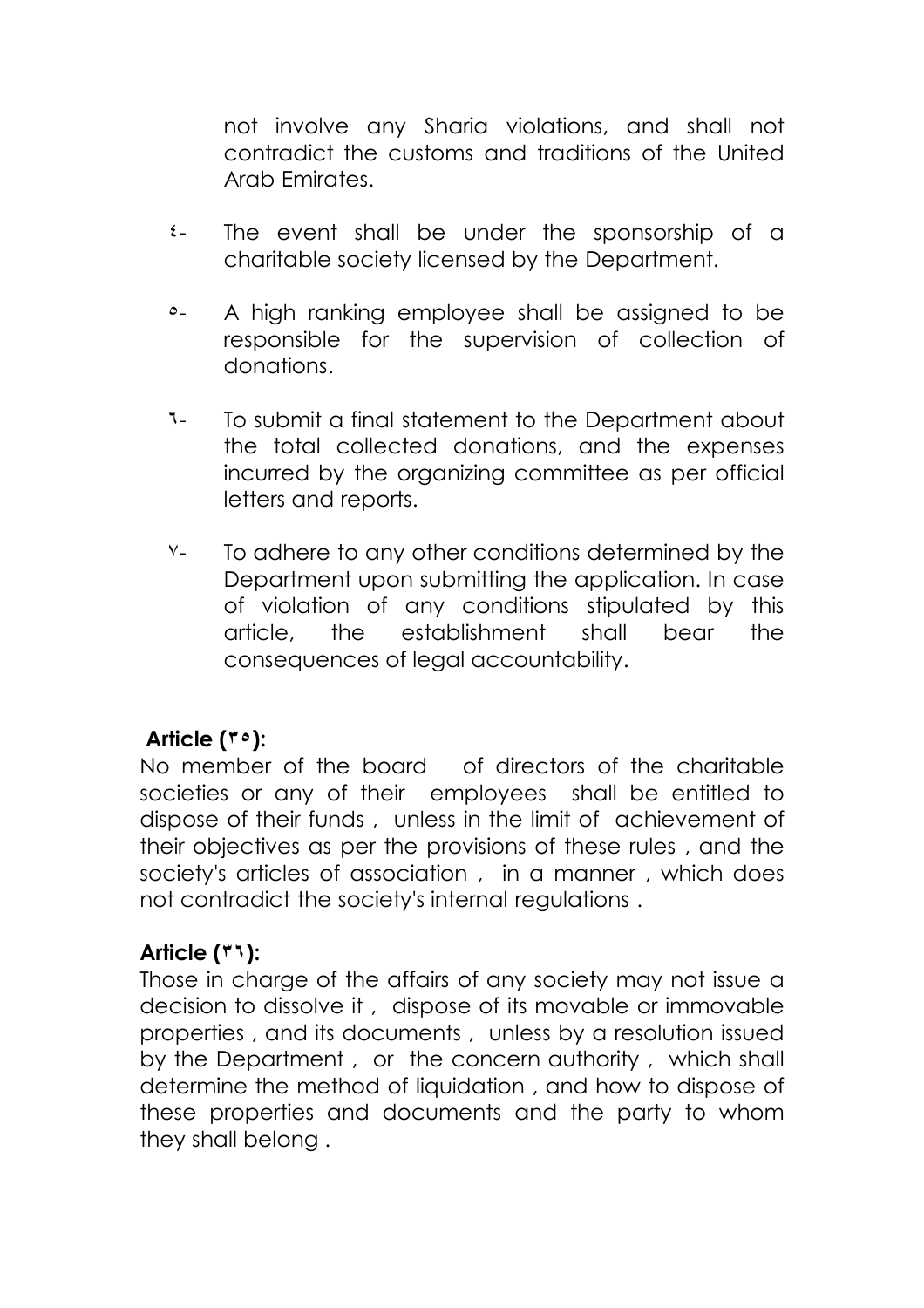## **Section two**

# **Control of Religious and Charitable Societies**

## **Article (٣٧):**

The society shall provide the Department with any statement or information regarding its organizational affairs and its local or external activities, as requested, and this includes:

- ١- The plans and annual work programs including its religious or charitable programs, and its annual budget.
- ٢- Its annual report including the final accounts, stating its financial resources, and methods of spending them.
- ٣- A statement of the names of persons whom the society intends to invite each year, to carry out its activities before one month at least from the date fixed for the performance of the activity. The statement shall include the subject of the activity, its date and a passport copy of the lecturer and his C.V, after obtaining the approval of the Department.
- ٤- Figures of the society's bank accounts with a letter authorizing the Department to inspect these accounts.
- ٥- The organizations which represent the society or cooperate with it outside the State .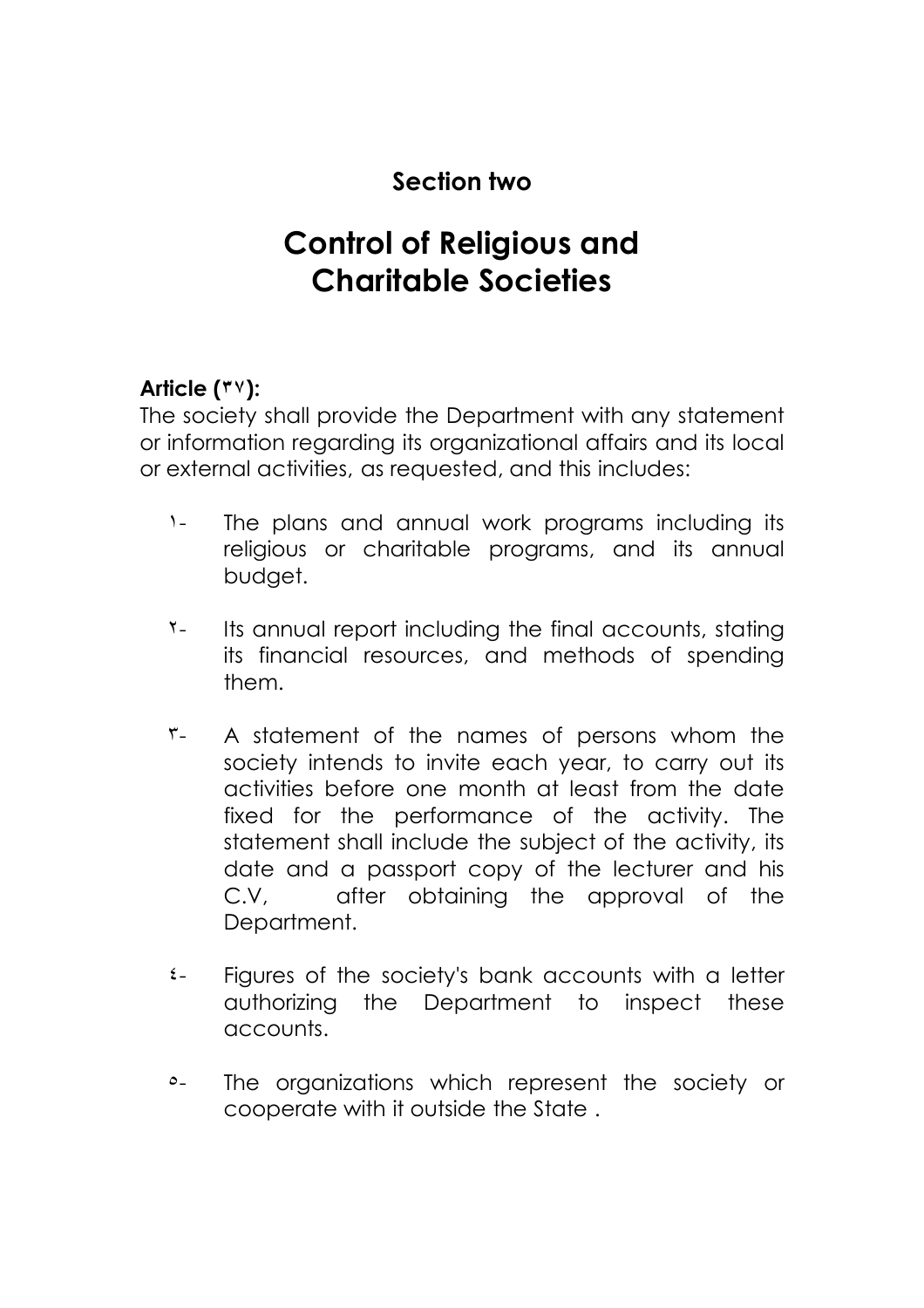- ٦- Events outside the State, which the society intends to perform.
- ٧- Regarding audio or reading or visual materials produced or distributed by the society, the society shall obtain permission from the Department to produce or print any of these materials before their production.

#### **Article (٣٨):**

The Department shall follow up the financial procedures of the societies as follows:

- ١- Verification of the sources of financing the societies, and that they are as per the provisions of the approved rules.
- ٢- Auditing the societies ' final accounts.
- ٣- Coordination with the banks to make sure of the financial resources of the societies, and the parties to whom these amounts were paid and to harmonize the same.
- ٤- To send delegates to the parties to whom the societies' funds are directed to verify that assistance has reached those parties or individuals , and that they are entitled and do not represent any violation to the provisions of charitable work .

If it is discovered for the Department that the financial performance of the society is weak, the Department may suggest systems, or rules or policies or financial procedures or technical programs to assist the society to manage it financial resources efficiently.

## **Article (٣٩):**

The Department shall carry out all the necessary procedures to ensure the efficiency of the administrative organization of the society , and the efficiency of its performance , and i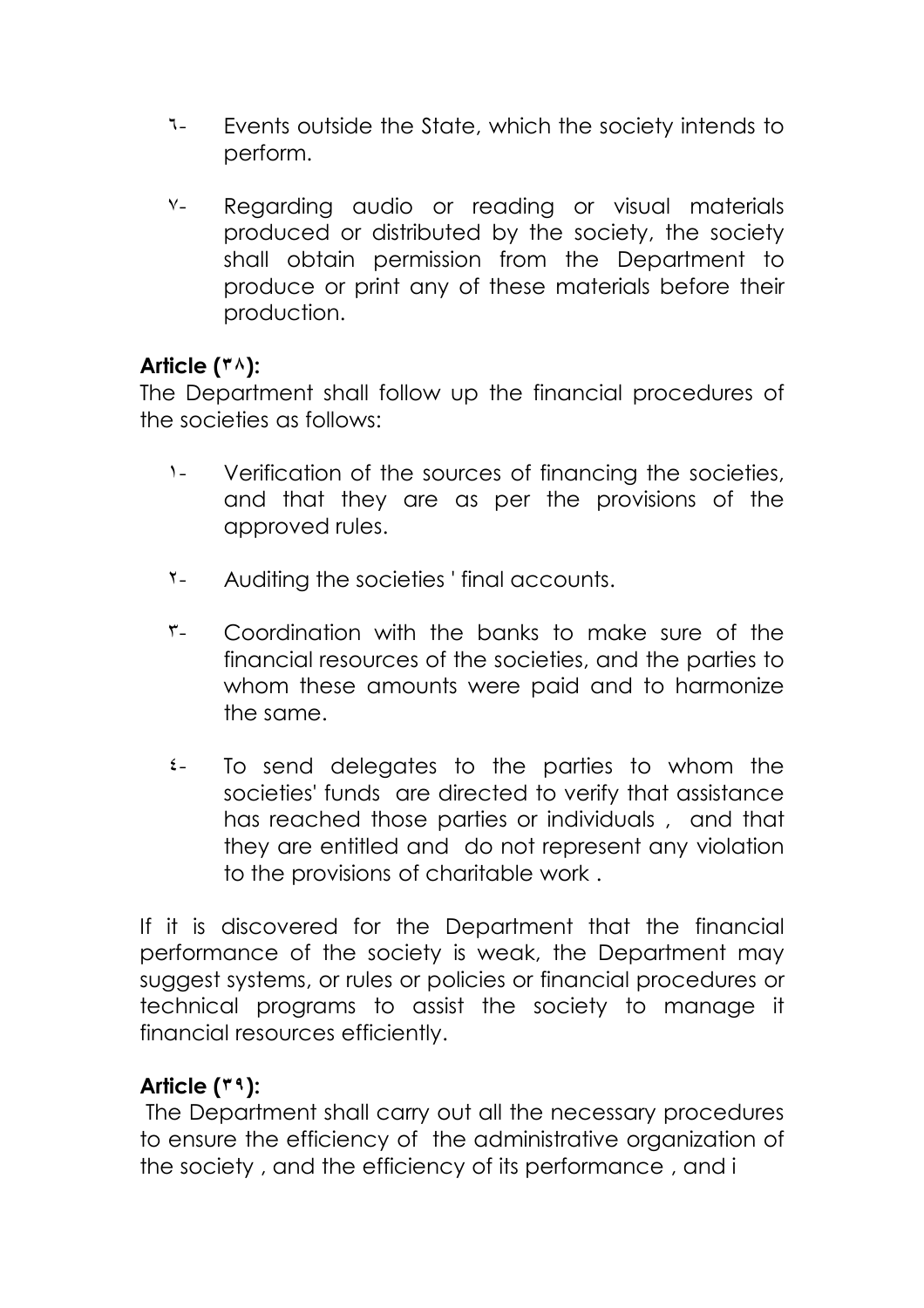order to achieve that it may request the society to provide it with the necessary statements and information, and the Department shall verify the following in particular :

- ١- Names of employees, their personal and professional information, whether they work full time or part time or as volunteers.
- ٢- The organizational structure, and the specializations and assignments of the administrative units.
- r- Internal rules and instructions, and operational work guides.
- ٤- The Department is entitled to address the general assembly or the parties responsible for appointment , suggesting changing the board of directors by another management , and to propose regulations , rules , organizational structures , guides and procedures , to upgrade the level of its management performance , upon the existence of practices conflicting with the applicable rules or regulations in the Emirate or the State .

#### **Article (٤٠):**

The Department shall control the societies' activities by its administrative bodies, and may seek the assistance of any of the other concerned authorities in the Emirate, in performing its control duties as per the nature of the subject and its available capabilities.

## **Article (٤١):**

If it is discovered to the Department that the society does not cooperate with it as per the articles stipulated by the rules, the Department shall be entitled to withdraw the license in coordination with the ministry or the concerned party. The Department shall be entitled also to refer those in charge of the society to the concerned departments, if it is discovered that they violated the objectives stipulated by the society's articles of association or the rules which regulate the work.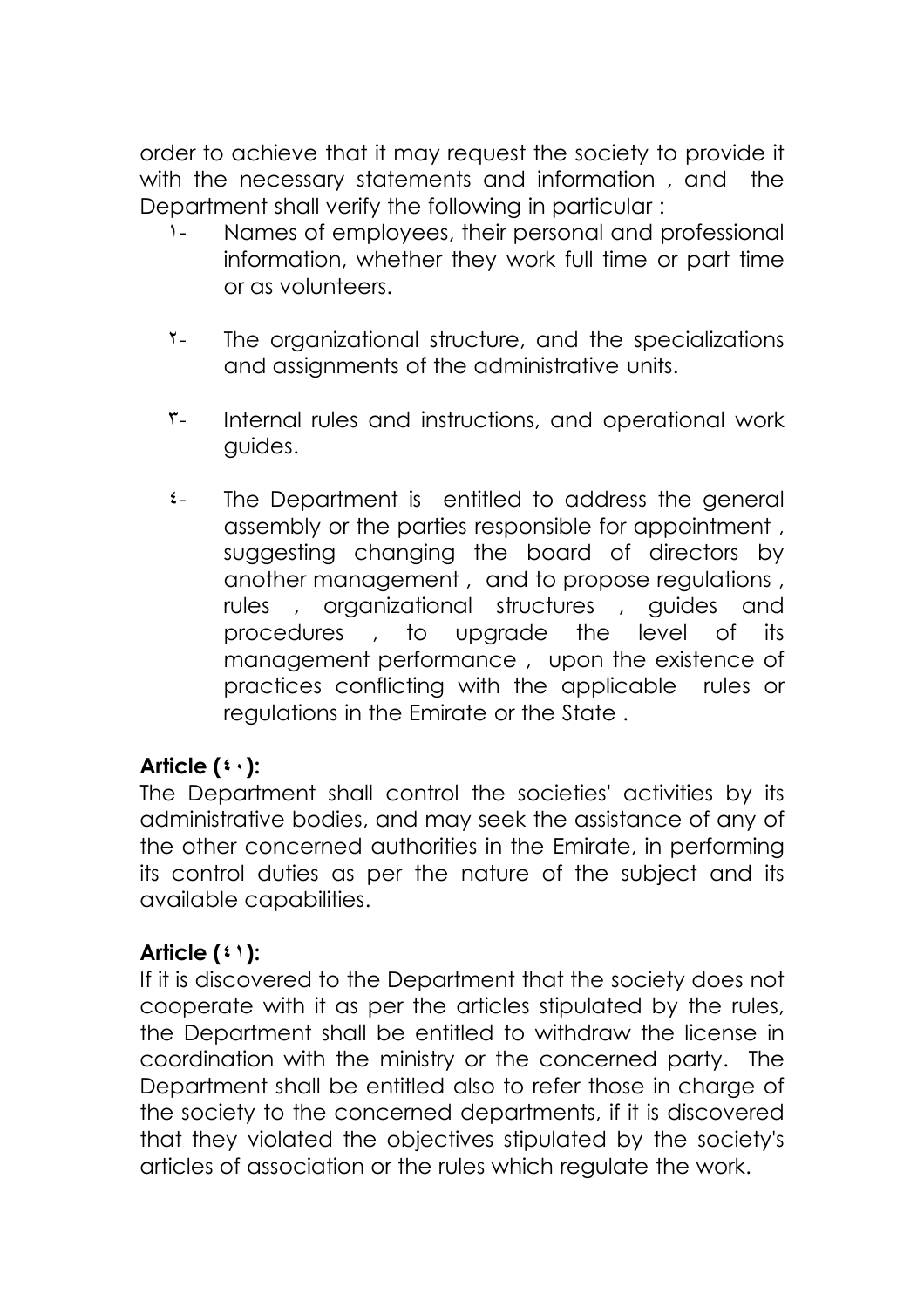## **Section three Violations and punishment**

#### **Article (٤٢):**

The society shall be considered as a violator if it commits any of the following actions:

- ١- Violation of the provisions of laws , the rules regulating the activities of public benefit societies , and law  $\#$  (17) for the year  $1 \cdots$  regarding the formation of Islamic Affairs & Chartable Activities Department , and the rules issued by it , or the violation of the society's articles of association.
- ٢- To commit any of the prohibited actions stipulated by these rules or any other resolutions issued by the Department.
- ٣- Misuse of the society's funds or mismanagement of the same, thus squandering the available funds or misusing them, or creating indebtedness to the society.
- ٤- Poor management performance of the societies , due to violation of internal rules or due to the bad selection of human resources necessary for the work
- ٥- Concealment of any financial statements or information requested by the Department , or to tamper with the same or to present misleading information .
- ٦- Proof of causing material or moral damage to any other party.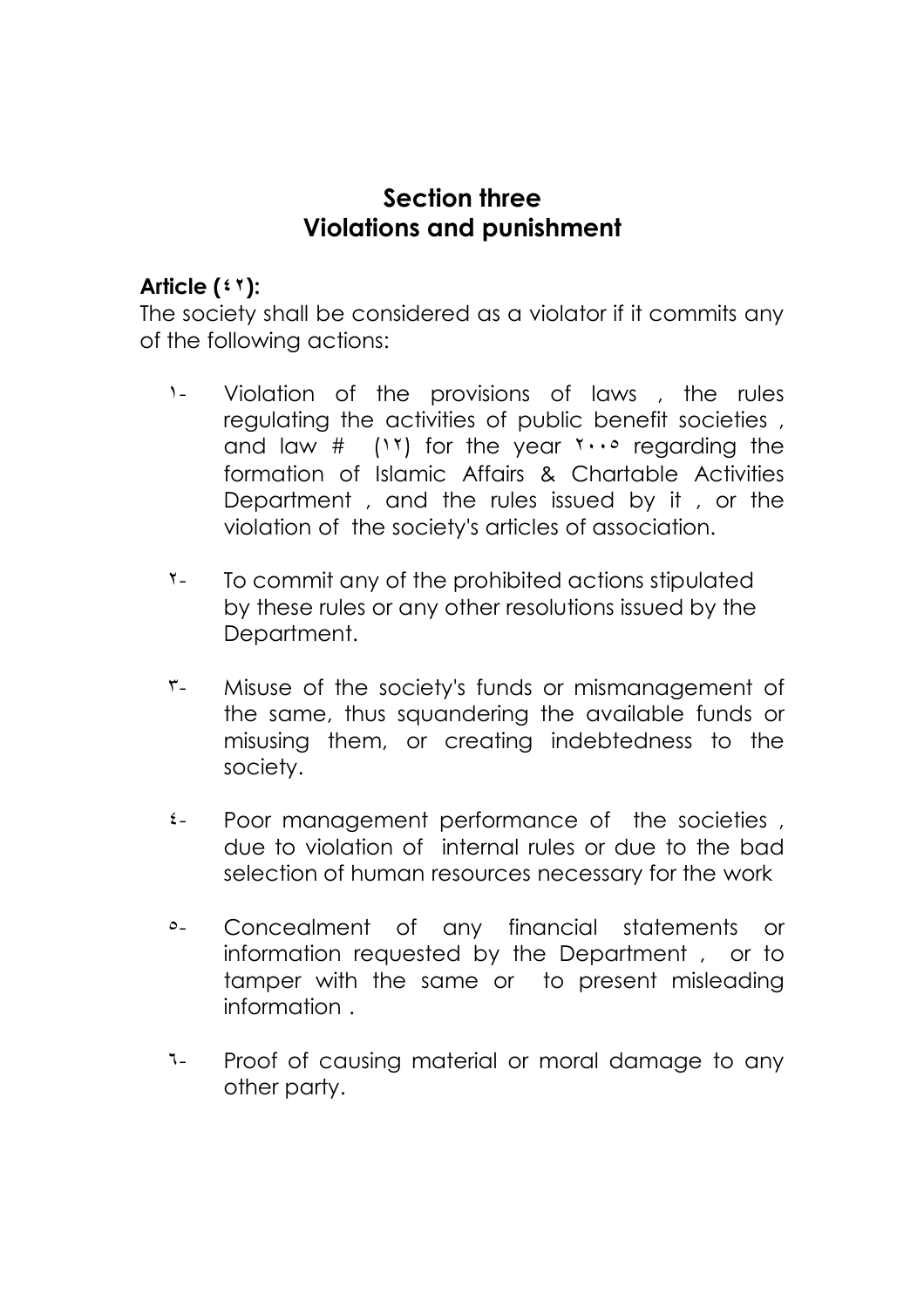- Y- To carry out the work without renewing the license, unless this is due to reasons beyond the control of the society.
- ٨- Violation of any of the provisions of these rules.

All these violations are only examples, and the Department shall prepare detailed rules including the violations and the resulting punishments.

### **Article (٤٣):**

The complaints against the society shall be filed to the Department from the following parties:

- ١- The concerned authority.
- ٢- One of the employees or one of the members of the society's board of directors.
- ٣- One member of the public.
- ٤- One employee of the Department.

These complaints shall be accompanied by evidence and the documents, which prove the case .

#### **Article (٤٤):**

The Department shall do the following:

- ١- To consider the complaint, and to carryout the necessary investigations, and to call the violator if it is an individual, or the representative of the society if necessary, or any other person or party whom the Department requires his presence.
- ٢- To decide the complaint and to forward the recommendation for the appropriate action, or to refer the violating person or party to the concerned authority.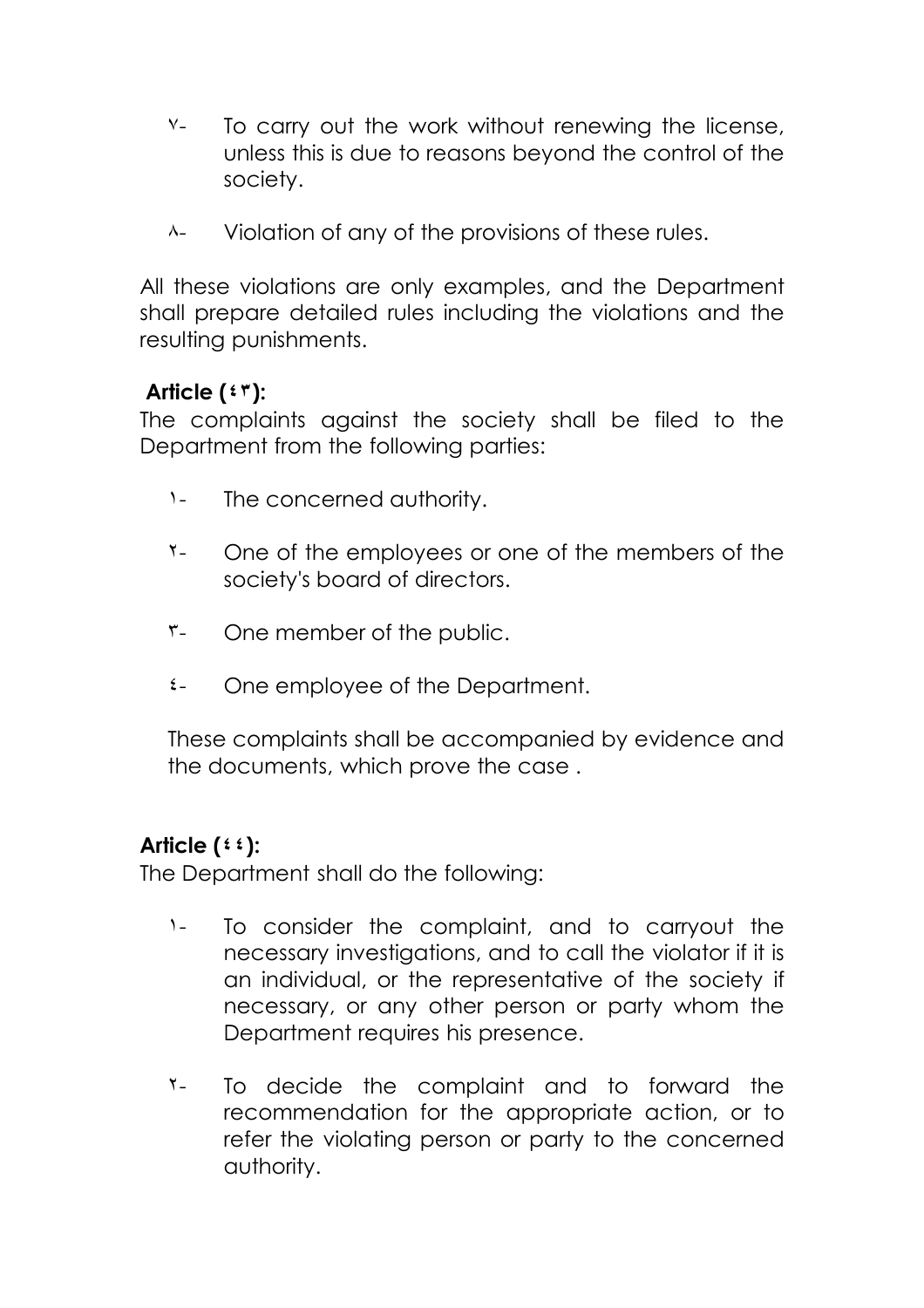## **Section four**

### **Provisions for the formation of Foreign Communities Societies**

## **Article (٤٥):**

The member of the society formed in the Emirate of Dubai by individuals representing one of the Islamic communities residing in the Emirate, shall fulfill the following conditions:

- ١- He shall be conducting commercial or professional activities in the State.
- ٢- He shall have full legal civil capacity.
- ٣- His age shall not be less than twenty one years.
- ٤- He shall have good conduct, and shall not be convicted by an imprisonment sentence, unless he is pardoned and reinstated.

## **Article (٤٦):**

The founders shall meet as a constituent assembly to set up the society's articles of association, which shall include the following:

- ١- Name and objectives of the society, and the community it represents.
- ٢- Names of the founding members, their surnames, age, nationality, occupation and place of residence.
- ٣- Membership conditions, its types, procedures for acceptance and cancellation of the same, and the rights and duties of members.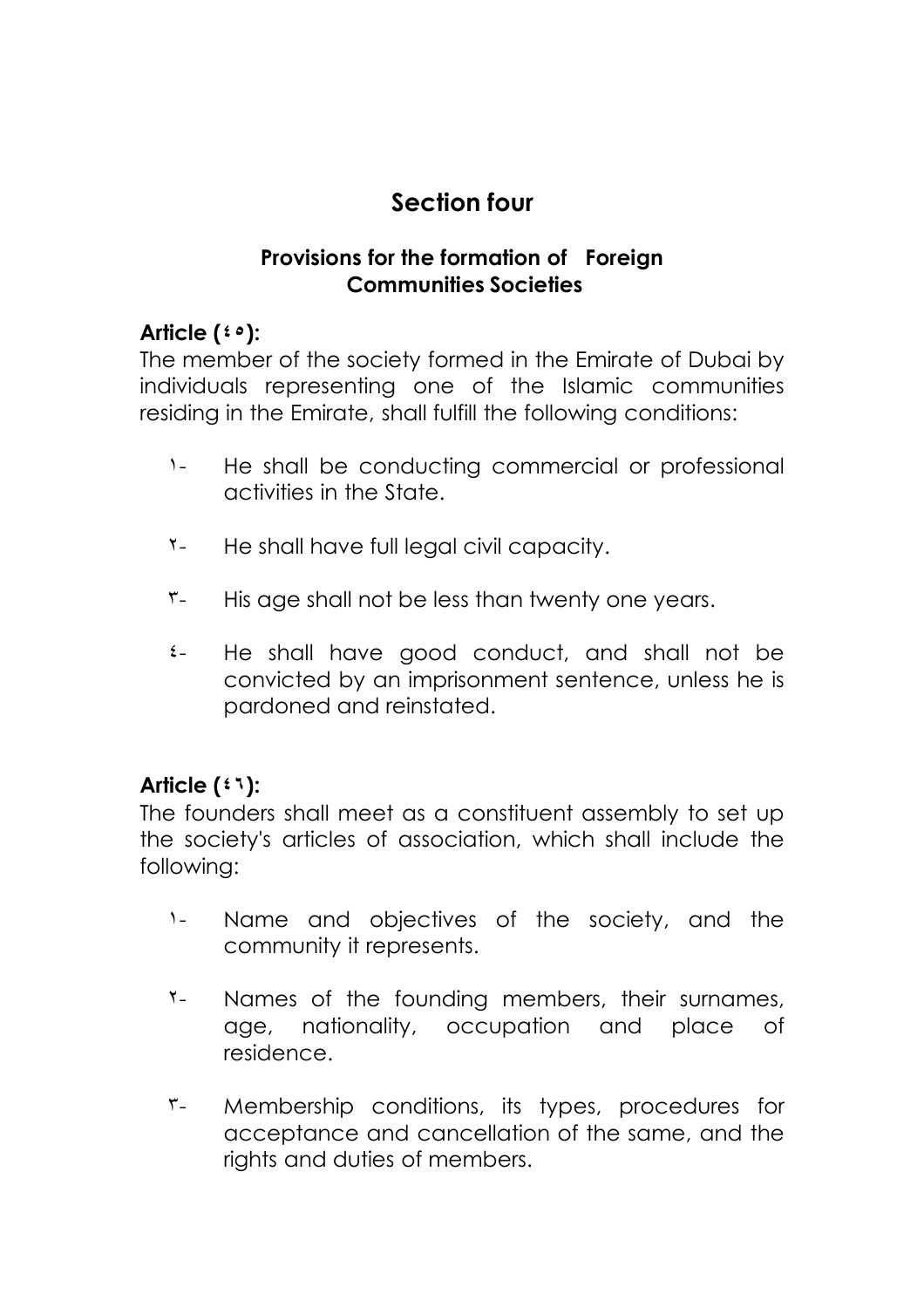- ٤- Method of formation of the board of directors, its responsibilities, system of its sessions and its method of taking decisions.
- ٥- Rules for the organization of the meetings of the ordinary and extra -ordinary general assembly, its calling procedures, and conditions for its valid convening, and its responsibilities.
- ٦- Resources of the society and how to utilizes and dispose of them, and the method of controlling their spending, and the beginning and end of its fiscal year.
- ٧- Conditions for the optional dissolution of the society, and rules for its liquidation.

### **Article (٤٧):**

The society shall keep at its head office the following records and documents:

- ١- The register of names of members and the subscriptions they pay.
- ٢- Minutes of the board of directors, and its committees.
- ٣- Revenues and expenses accounts supported by the documents.

#### **All these records and documents shall bear the society's name.**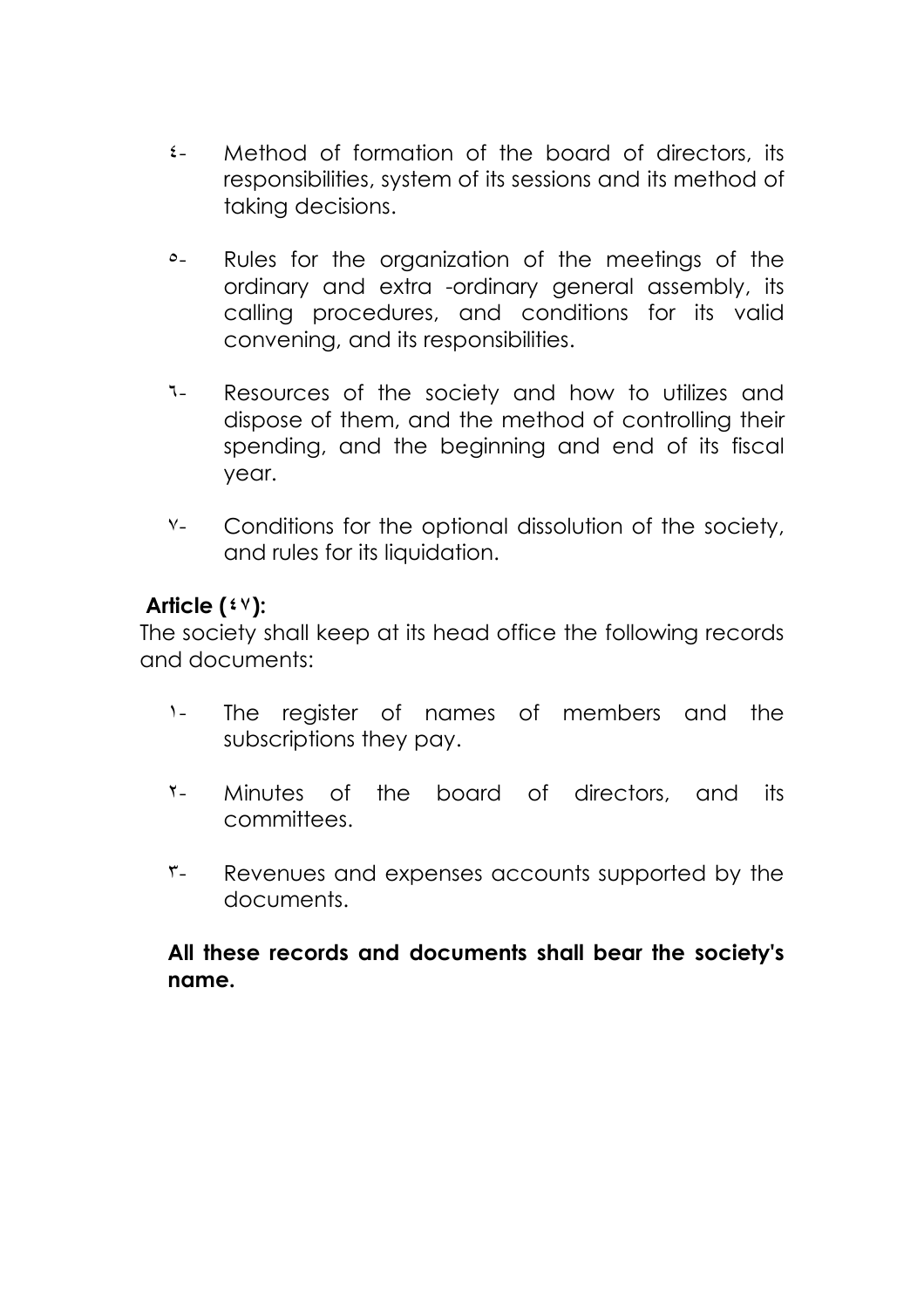#### **Board of directors of communities societies, and their general assembly**

#### **Article (٤٨):**

- ١- The society formed by the communities shall have a board of directors whose members shall not be less than five persons to be selected by the general assembly for the period of three years, and any of its members may be re selected for similar periods.
- ٢- The society's articles of association shall determine the responsibilities of its board of directors , and the conditions which shall be available in its members , number of members , method of their selection and cancellation of their membership , procedures for calling the general assembly , and conditions for the validity of its meetings and resolutions .

## **Article (٤٩):**

- ١- The society's general assembly shall consist of all its members as per its articles of association; the meeting of the general assembly shall be valid if more than half the members at least attend before the start of the meeting.
- T- If the required number is not available, the meeting shall be adjourned to the next day, and the meeting shall be valid in this case if a quarter of the members at least attend it.
- r- If the required member Is not available for this meeting in the next day , the chairman of the society's board of directors shall be entitled to request the Department to authorize the board of directors to exercise the powers of the general assembly for a period determined by the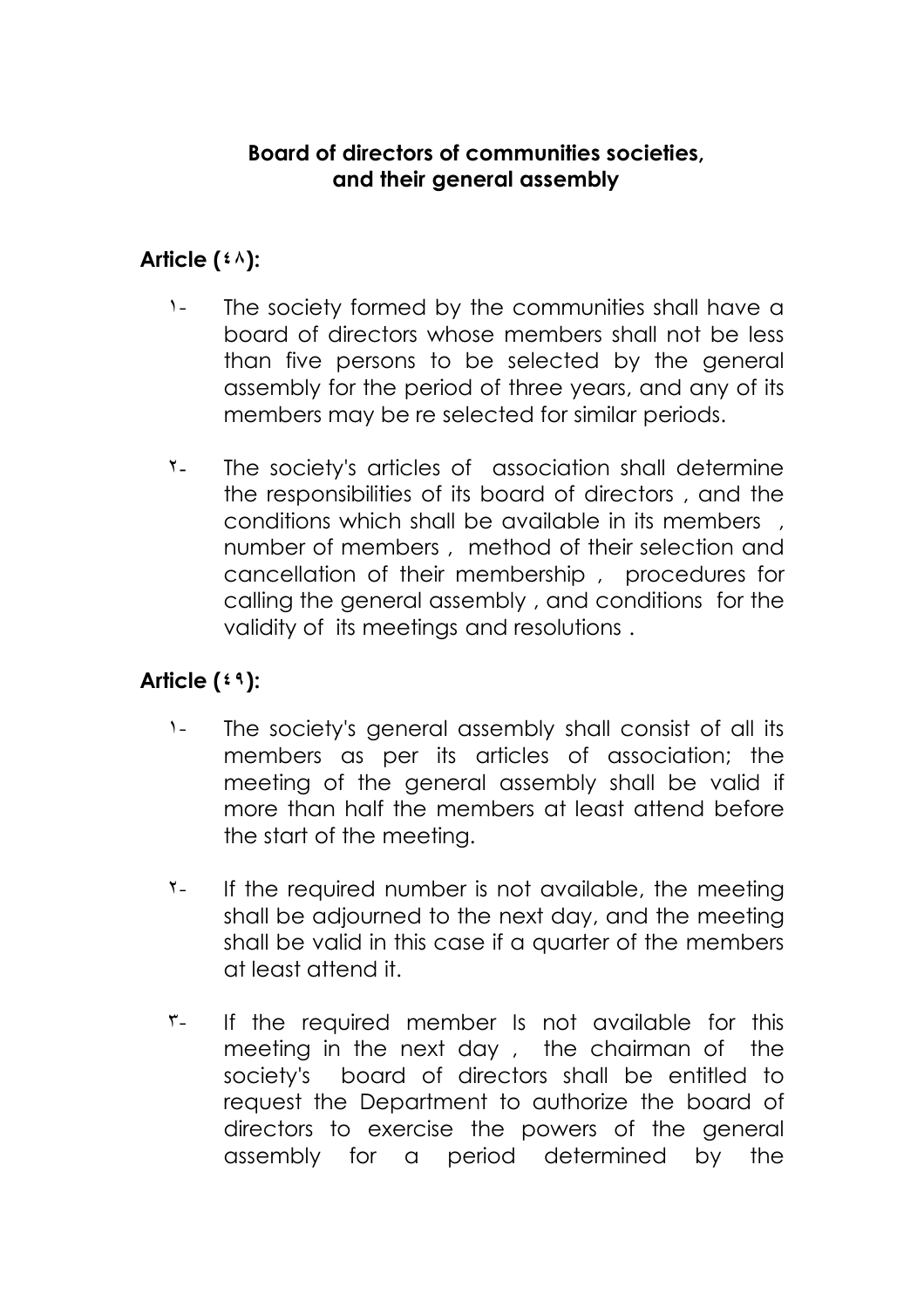authorization resolution , provided that the period shall not exceed six months .

## **Article (٥٠):**

The general assembly shall convene its ordinary meeting once a year within the three months following the end of fiscal year to discuss the following matters:

- ١- Approval of the minutes of the previous meeting.
- ٢- Approval of the report of the board of directors about its work during the past year and of the society's programs and its action plan for the New Year.
- ٣- Approval of the balance sheet for the past fiscal year and the budget project for the next fiscal year.
- ٤- Selection of the new board of directors upon the end of the term of the previous board, or if there are vacant positions in the board.
- ٥- Appointment of the accounts auditor.
- ٦- Other matters included in the agenda.

The general assembly issues its resolutions by the majority of the votes of the attending members.

#### **Article (٥١):**

The general assembly may be called to convene extra ordinary meetings as per the request of the Department, which states the reasons for the call, or from the society's board of directors , or as per a request submitted by a quarter of the members entitled to attend the general assembly.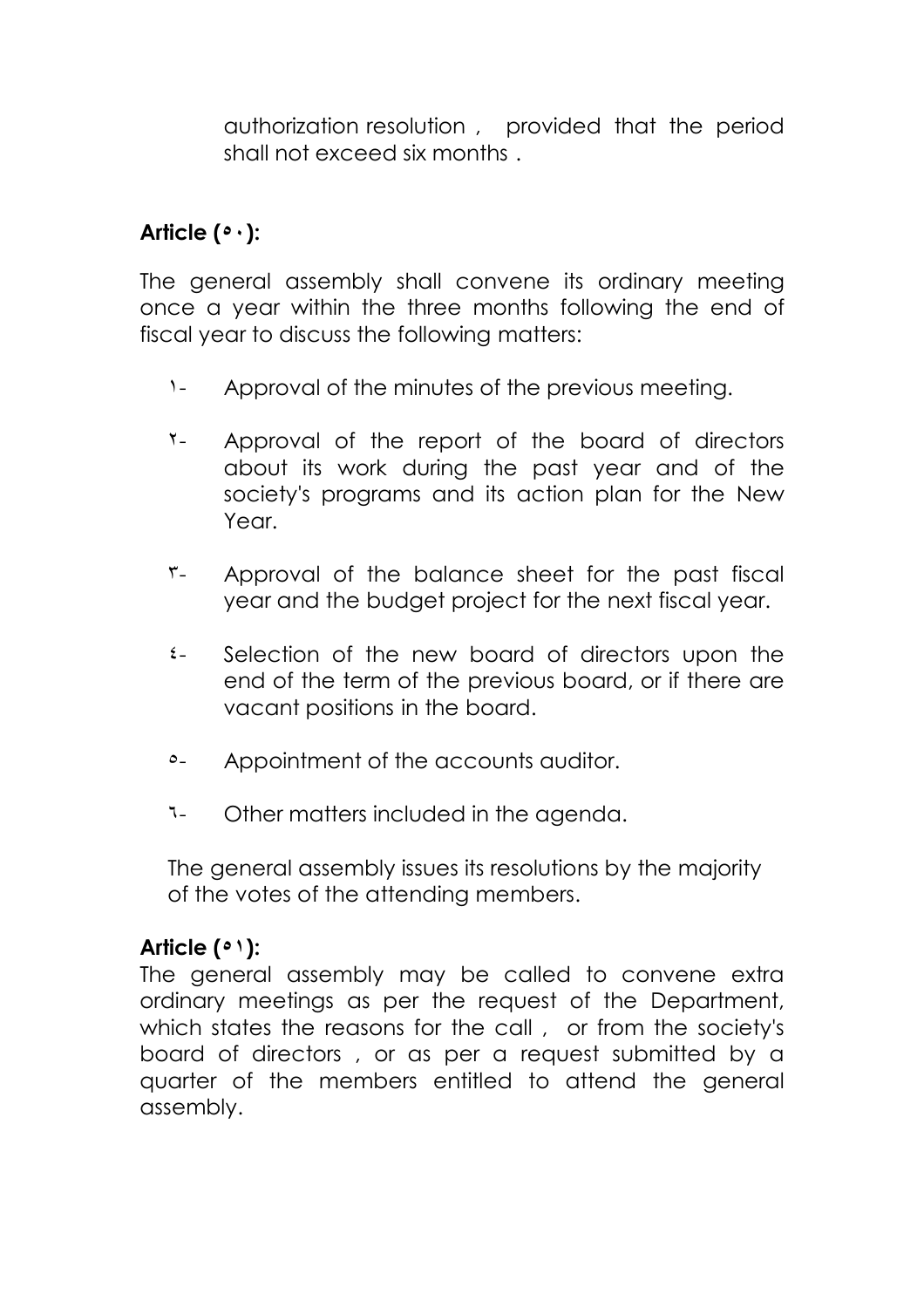## **Article (٥٢):**

The extra ordinary general assembly shall discuss the following matters:

- ١- To decide the resignations submitted by all or part of the members of the board, or cancellation of their membership, and filling of the vacant positions.
- ٢- Amendment of the society's articles of association.
- ٣- Optional dissolution of the society.
- ٤- Other important and urgent matters.

The resolutions of the general assembly shall be passed in these cases by the majority of two thirds of the attending members.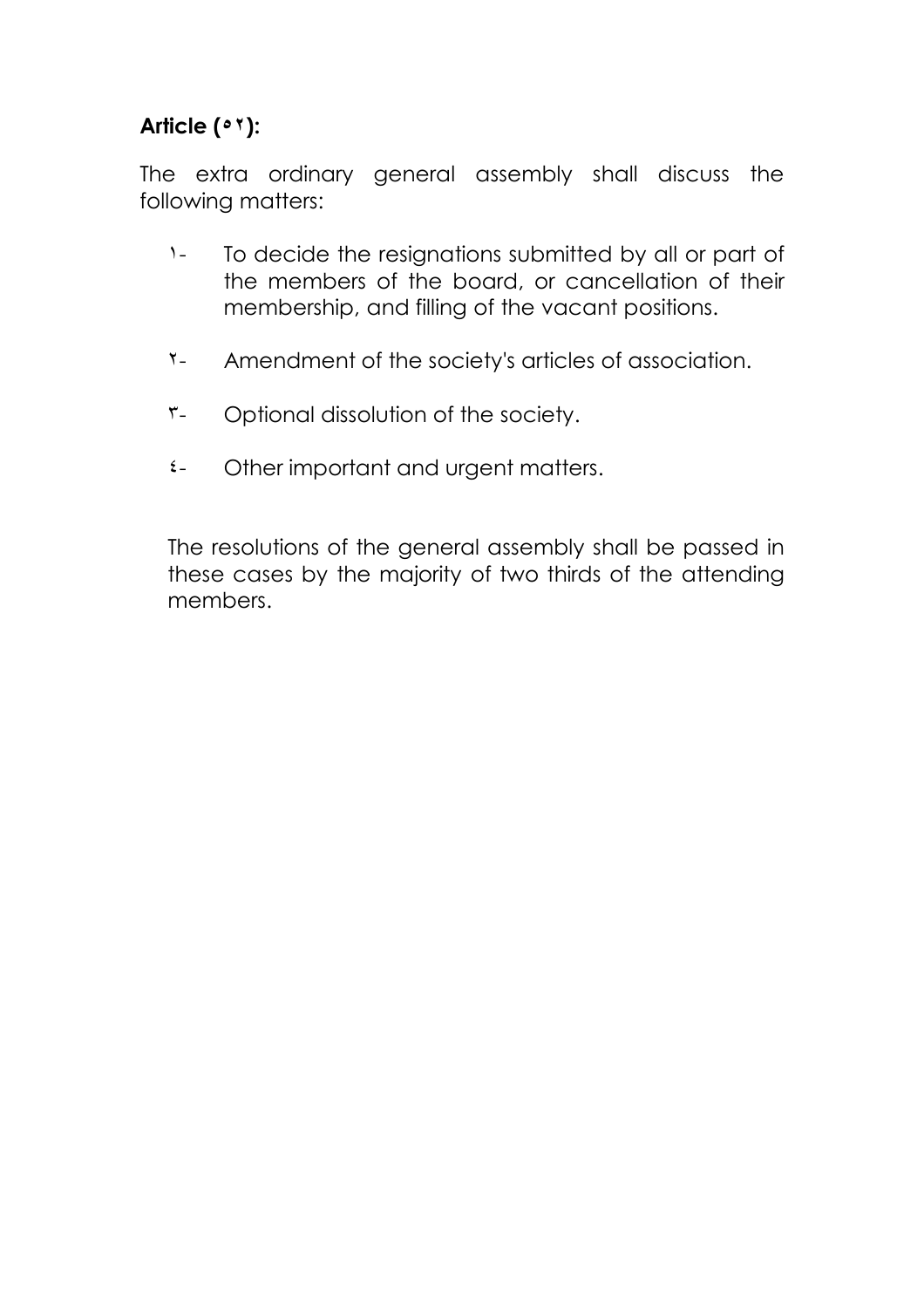### **Dissolution of communities societies**

## **Article (٥٣):**

١- The Department shall dissolve the society formed by the communities in the following cases:

> a- If its members are less than the limit stated in article (١٥) of these rules.

> b- If it is found out that its works do not achieve its objectives, or if it becomes incapable of achieving these objectives.

> c- If it disposes of its funds in purposes, contrary to those which are originally stipulated.

> d- If it becomes unable to fulfill its financial obligations.

> e- If it does not keep its records and documents according to article ٤٧ of these rules, or if such records willfully contain incorrect statements.

> f- If the society commits a serious violation of the provisions of these rules or of its articles of association.

This shall be without prejudice to referring the case to the concerned authority to take the legal procedures.

Nevertheless, the Department is entitled to call the extra ordinary meeting of the general assembly to elect a new board of directors. The Department is entitled to change the board of directors as it sees fit, through coordination with the general assembly or the official appointment departments or the ministry.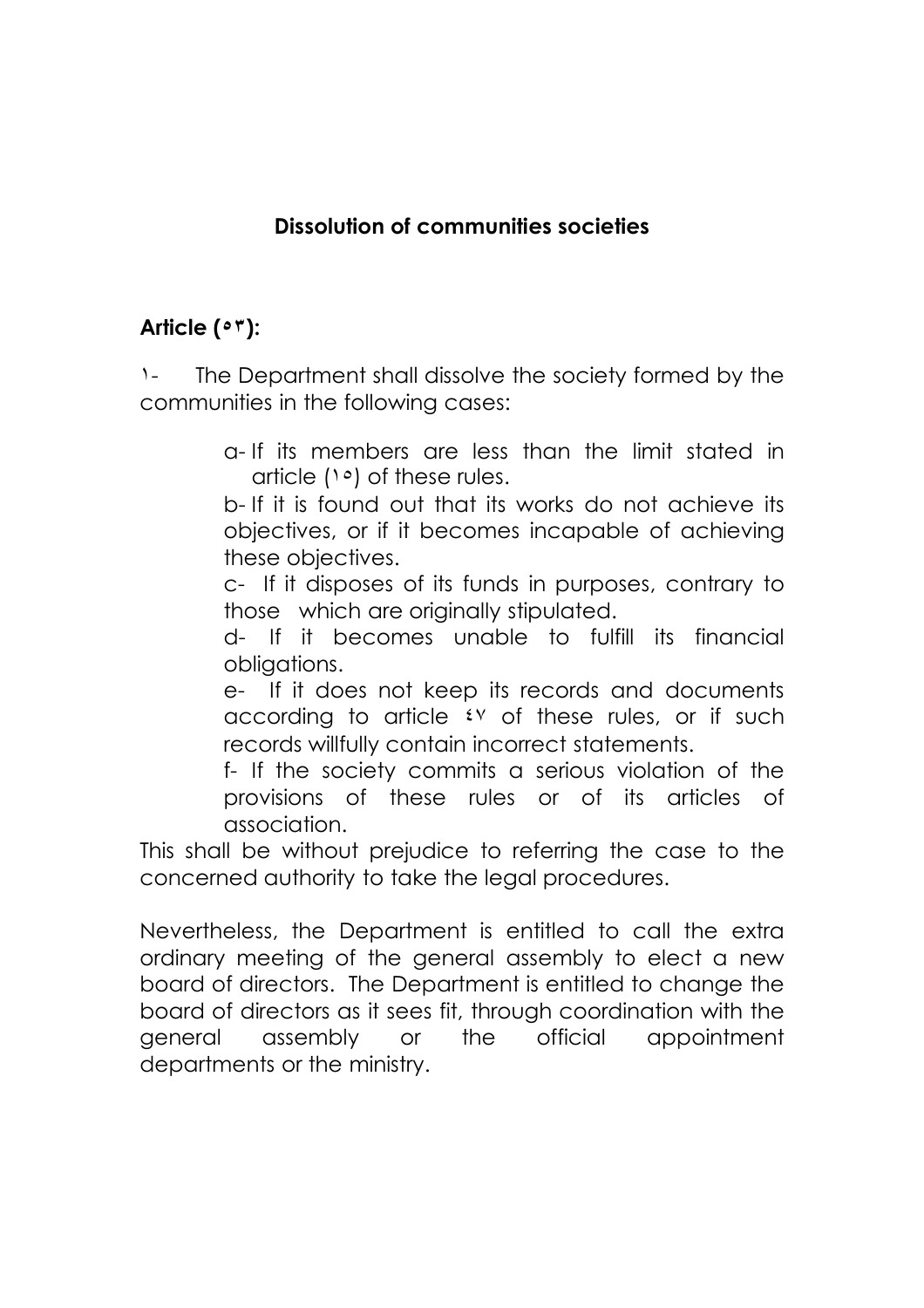## **Article (٥٤):**

Adhering to the provisions of the previous article, the society may be optionally dissolved by a resolution of the extra ordinary general assembly, provided that the Department shall be notified about the place of the meeting before fifteen days at least from the date of the meeting.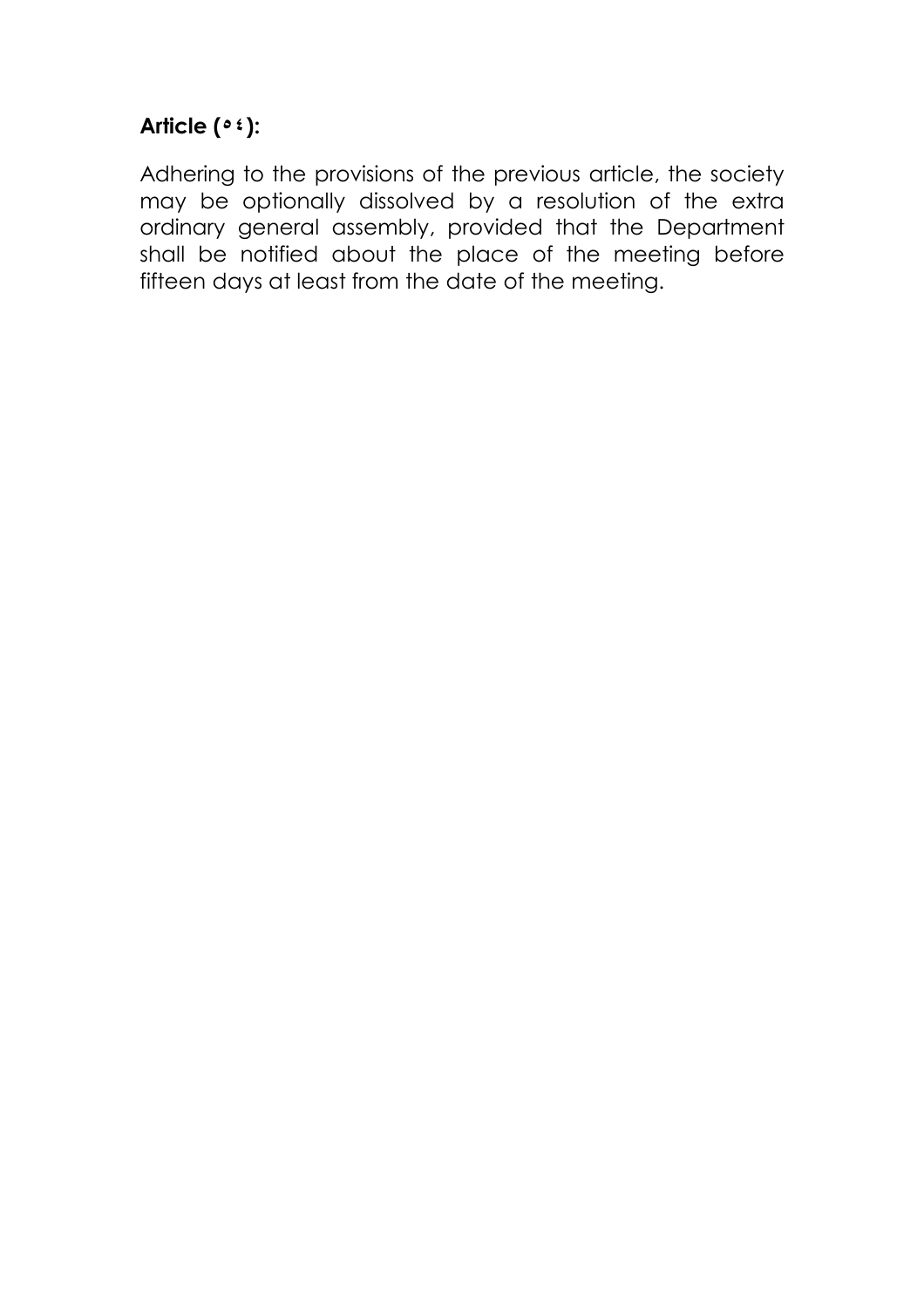## **Section five**

## **General provisions**

### **Article (٥٥):**

The society which is existing at the time of applying this rules shall amend its articles of association according to the provisions of these rules within six months from the date of their application, otherwise the society shall be considered as illegal, and the Department may address the concerned authority to take the necessary action against it.

#### **Article (٥٦):**

The society shall issue internal rules to regulate its work and to form any committees belonging to it, provided that this does not contradict the laws of the state or the provisions of these rules or the society's articles of association.

#### **Article (٥٧):**

The Department shall be entitled to attend the meetings of the general assembly and to review the minutes of the sessions of the board of directors , and its ordinary and extra ordinary general assembly .

#### **Article (٥٨):**

These rules shall be effective from their issue date , and shall be circulated to the concerned parties .

#### **The general manager**

These rules are issued in Dubai. Date ٢٣/١١/١٤٢٦ H Corresponding to: ٢٣/١/٢٠٠٦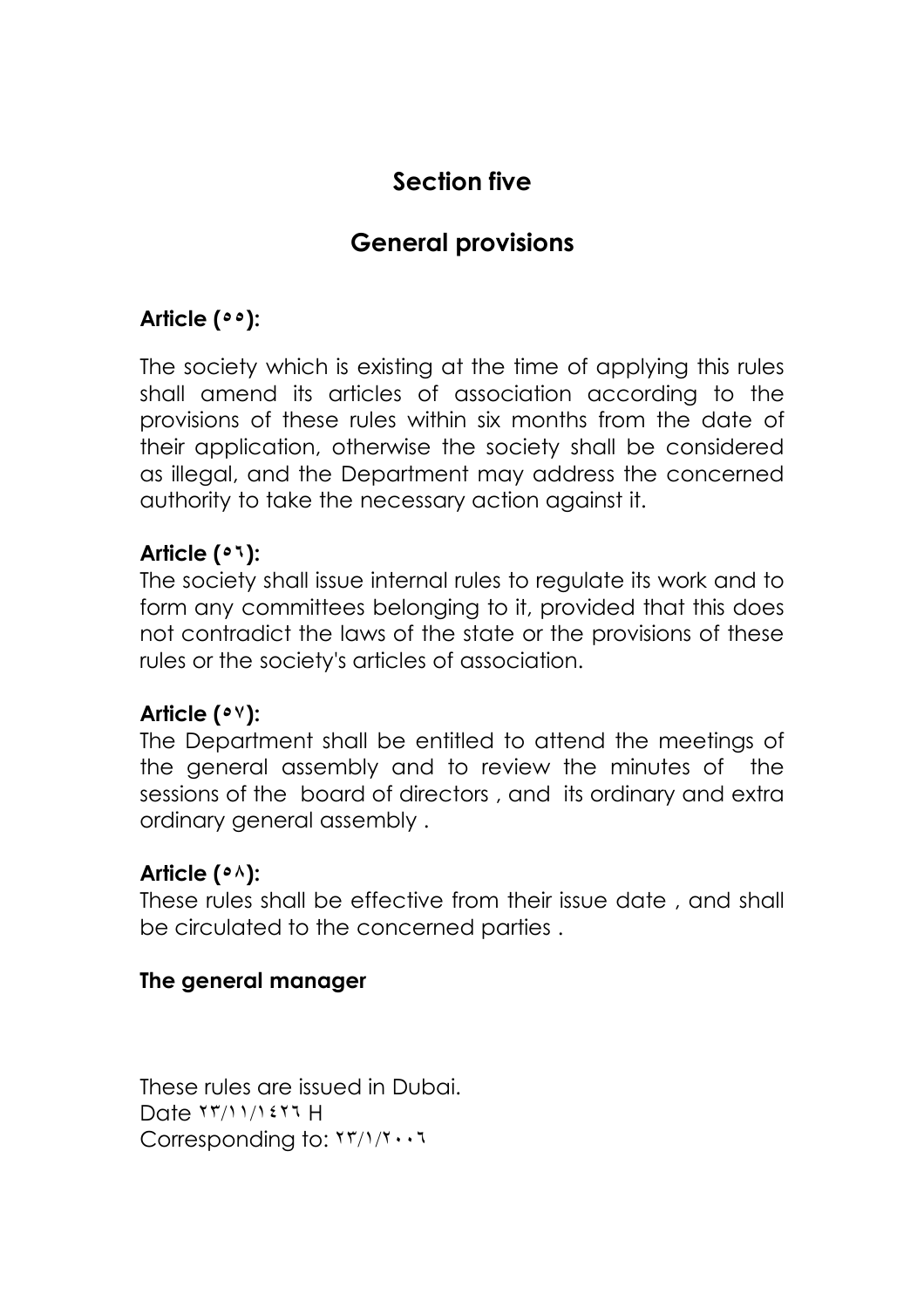| index                                                      |               |  |  |
|------------------------------------------------------------|---------------|--|--|
| <b>Chapter one</b>                                         |               |  |  |
|                                                            | ٤             |  |  |
| Section one                                                |               |  |  |
|                                                            |               |  |  |
| Licenses of Religious and charitable Societies             | $\circ$       |  |  |
| Firstly: Classification of Societies                       | $\circ$       |  |  |
| Secondly: Licenses of Societies                            | $\lambda$     |  |  |
| $\lambda$<br>Licenses of the society of public benefit     | $\lambda$     |  |  |
| Licenses for the society formed in the Emirate<br>$Y -$    | $\gamma$      |  |  |
| by a party or an individual                                |               |  |  |
| Provisions for the Formation and Licensing<br>0f           | ۲ (           |  |  |
| Religious Societies of Foreign Communities                 |               |  |  |
| Section two                                                |               |  |  |
| Licenses of branches of Societies                          | 19            |  |  |
| Dissolution of the society                                 | $\gamma$ )    |  |  |
| <b>Chapter two</b>                                         |               |  |  |
| <b>Section one</b>                                         |               |  |  |
| Financial resources of societies and method of<br>spending | $\gamma \tau$ |  |  |
| Financial resources of religious societies                 | $\mathbf{y}$  |  |  |
| Financial resources of charitable societies<br>and         | $Y \xi$       |  |  |
| how to collect the same                                    |               |  |  |
| Donations collection procedures by boxes                   | $\mathbf{y}$  |  |  |
| Donations collection procedures through Banking            | ۲۹            |  |  |
| transfers                                                  |               |  |  |
| Donations collection procedures through                    | ۲۹            |  |  |
| parties and charitable campaigns                           |               |  |  |
| Donations collection procedures through                    | $\tau \tau$   |  |  |
| advertisements                                             |               |  |  |
| Collection of donations through sponsorship                | $\tau\tau$    |  |  |
| <b>Section two</b>                                         |               |  |  |